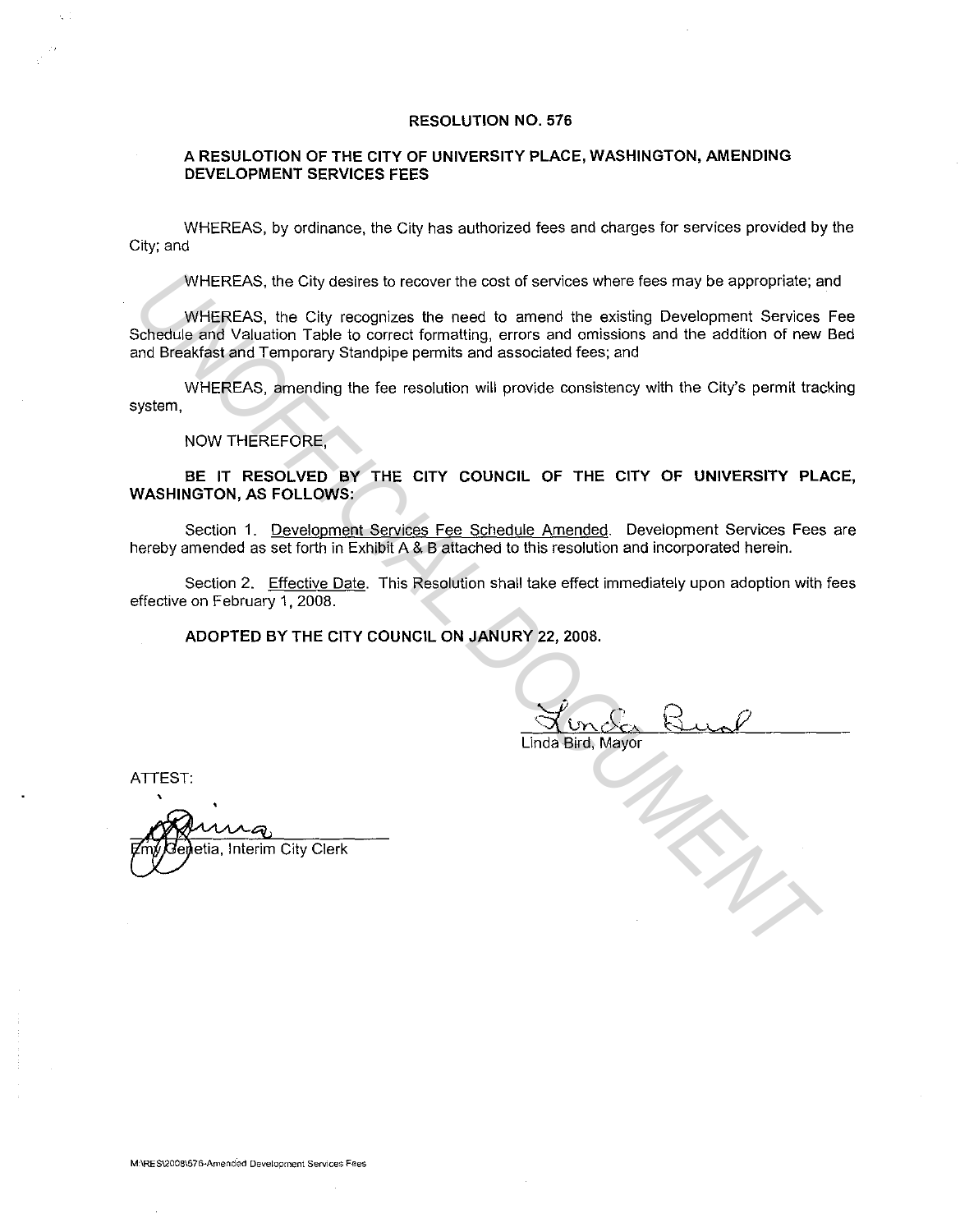# EXHIBIT "A"

# **DEVELOPMENT SERVICES FEE SCHEDULE**

#### *BUILDING PERMIT FEES*

The Building Permit Fees shall be based upon valuation and shall be assessed in accordance with the following valuation table:

| <b>Total Valuation*</b>    | <b>Fee</b>                                                                                                                                                                                                                                                                                                                                                                                                                                                                 |
|----------------------------|----------------------------------------------------------------------------------------------------------------------------------------------------------------------------------------------------------------------------------------------------------------------------------------------------------------------------------------------------------------------------------------------------------------------------------------------------------------------------|
| \$1.00 to \$500  \$25.00   |                                                                                                                                                                                                                                                                                                                                                                                                                                                                            |
|                            | \$501 to \$2,000  \$25.00 for the first \$500.00 plus \$3.80 for each additional \$100.00 or<br>fraction thereof, to and including \$2,000.00                                                                                                                                                                                                                                                                                                                              |
|                            | \$2,001 to \$25,000  \$82.00 for the first \$2,000.00 plus \$15.15 for each additional<br>\$1,000.00 or fraction thereof, to and including \$25,000.00                                                                                                                                                                                                                                                                                                                     |
|                            | \$25,001 to \$50,000  \$430.45 for the first \$25,000.00 plus \$11.25 for each additional<br>\$1,000.00 or fraction thereof, to and including \$50,000.00                                                                                                                                                                                                                                                                                                                  |
|                            | \$50,001 to \$100,000  \$711.70 for the first \$50,000.00 plus \$7.25 for each additional<br>\$1,000.00 or fraction thereof, to and including \$100,000                                                                                                                                                                                                                                                                                                                    |
|                            | \$100,001 to \$1,000,000  \$1,074.20 for the first \$100,000 plus \$6.35 for each additional<br>\$1,000.00 or fraction thereof, to and including \$1,000,000                                                                                                                                                                                                                                                                                                               |
|                            | \$1,000,001 to \$5,000,000  \$6,789.20 for the first \$1,000,000 plus \$3.80 for each additional<br>\$1,000.00 or fraction thereof, to and including \$5,000,000                                                                                                                                                                                                                                                                                                           |
|                            | \$5,000,001 to \$50,000,000  \$21,989.20 for the first \$5,000,000 plus \$3.30 for each additional<br>\$1,000.00 or fraction thereof, to and including \$50,000,000                                                                                                                                                                                                                                                                                                        |
|                            | \$50,000,001 and above \$170,489.20 for the first \$50,000,000 plus \$2.80 for each additional<br>\$1,000.00 thereafter                                                                                                                                                                                                                                                                                                                                                    |
| Other Inspections and Fees |                                                                                                                                                                                                                                                                                                                                                                                                                                                                            |
| 1.                         |                                                                                                                                                                                                                                                                                                                                                                                                                                                                            |
| 2.                         |                                                                                                                                                                                                                                                                                                                                                                                                                                                                            |
| 3.                         | Fees for inspections needed other than those listed in Sec 109, minimum one hour ** \$65.00 ( $\rho$                                                                                                                                                                                                                                                                                                                                                                       |
| 4.                         | Additional plan review required by changes, additions or revisions to approved plans ** \$65.00 (p                                                                                                                                                                                                                                                                                                                                                                         |
| 5.                         |                                                                                                                                                                                                                                                                                                                                                                                                                                                                            |
| 6.                         | (including ove<br>A General Development Services Support Fee of 10 percent (10%) will be added to all<br>Building Permit Fees to cover overhead charges.                                                                                                                                                                                                                                                                                                                   |
|                            | * Total valuation shall be determined by the Building Official in accordance with nationally accepted industry standards.<br>listing of unit valuations presented shall be used as the standard for normal construction projects. For unusual projec<br>are not specifically listed, national construction estimating tools such as the Building Construction Cost Data by R.S. I<br>the BNI Construction Costbook will be used as a guide for determination of valuation. |

# 1. Inspections outside of normal business hours (minimum two hours) ...................................\*\*\$65.00 *(per hour)* 2. Reinspection fees ...................................................................................................................\*\*\$65.00 *(per hour)* 3. Fees for inspections needed other than those listed in Sec 109, minimum one hour ..........\*\*\$65.00 *(per hour)* 4. Additional plan review required by changes, additions or revisions to approved plans .........\*\*\$65.00 *(per hour)* 5. For use of outside consultants for plan review or inspection, or both ....................................\*\*\*actual cost *(including overhead)*

\* Total valuation shall be determined by the Building Official in accordance with nationally accepted industry standards. The listing of unit valuations presented shall be used as the standard for normal construction projects. For unusual projects that are not specifically listed, national construction estimating tools such as the Building *Construction Cost Data* by R.S. Means or the BNI Construction Costbook will be used as a guide for determination of valuation.

\*\* Or the total hourly cost to the jurisdiction, whichever is the greatest. This cost shall include supervision, overhead, hourly wages and benefits of the employees involved.

\*\*\*The applicant is responsible for the following fees incurred by the City from outside consultants or experts: *(1)* expenses associated with permit review, approval, and issuance; *(2)* expenses associated with the applicant's failure to comply with the permit and applicable City codes; and *(3)* expenses associated with the City's evaluation and mitigation of hazardous conditions arising from the applicant's failure to comply with the approved permit and applicable codes.

# *PLAN REVIEW FEE*

Plan Review Fees shall be 65 percent *(65%)* of the Building Permit Fee with a minimum fee of \$65.00.

In addition to the Building and Fire Code Fees, other fees may be assessed for a specific permit or investigation when applicable.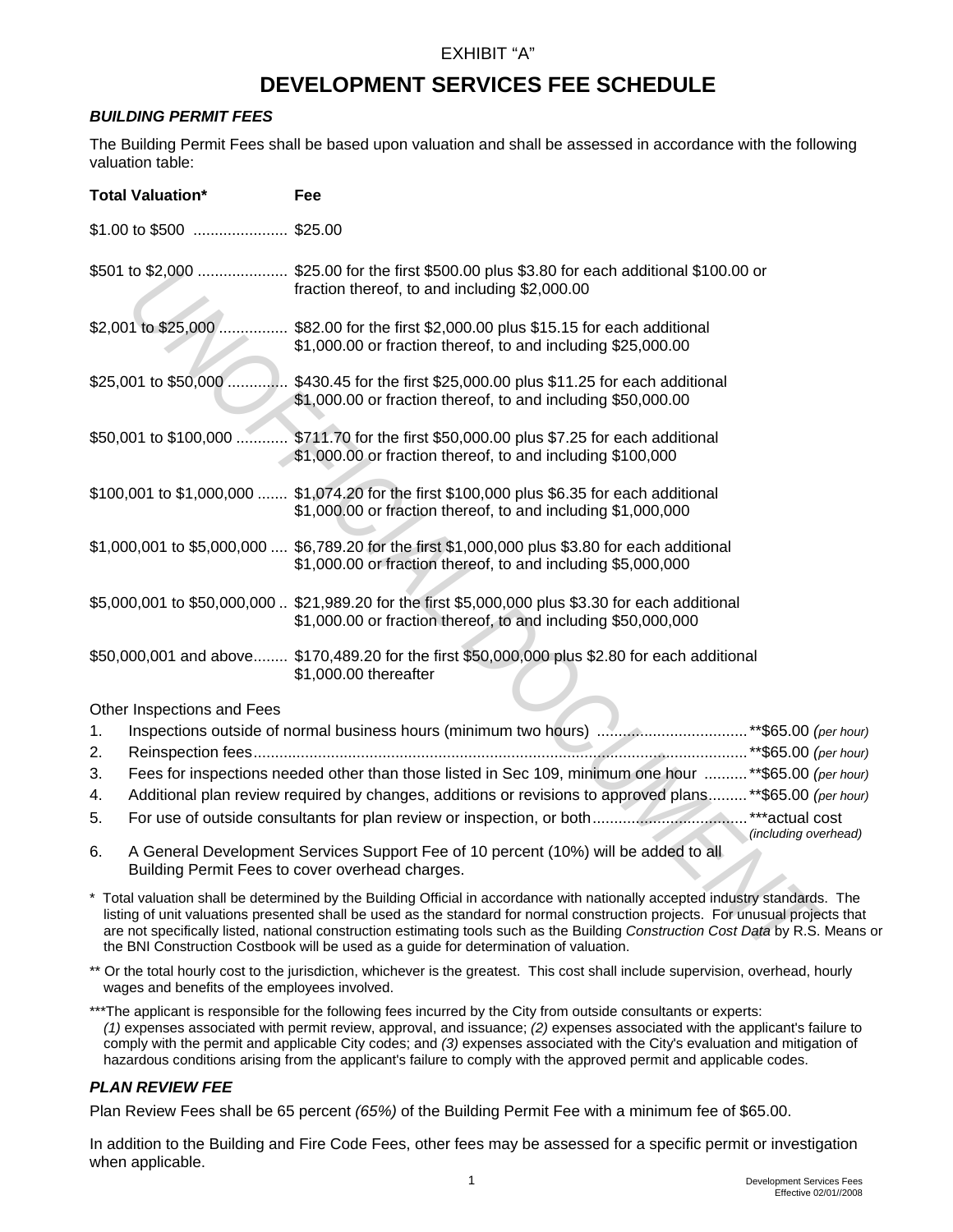#### *MECHANICAL CODE FEES*

#### **Permit Issuance Flat Fees** *(residential***)**

New Single-Family Residence / Duplex / Condo *(as defined by the International Residential Code)* ..... \$250.00

#### **Permit Issuance** *(not listed above)*

- 1. For the issuance of each permit .......................................................................................................... \$30.00
- 2. Commercial Mechanical Permit Fees *(commercial building as defined by the International Building Code)*

Tenant Improvement Fees shall be based upon fixtures installed per the Unit Fee Schedule listed below up to an estimated value of \$5,000.00. Values greater than \$5,000.00 may be determined by the stated value.

| <b>Total Valuation</b> | Fee                                                                                                               |
|------------------------|-------------------------------------------------------------------------------------------------------------------|
|                        | \$30.00                                                                                                           |
|                        | \$1,000.00, or fraction thereof, to and including \$100,000                                                       |
| \$100,001 and above    | \$1,713.00 for the first \$100,000 plus \$12.50 for each<br>additional \$1,000.00 thereafter and fraction thereof |

#### **Unit Fee Schedule** *(in addition to item 1)*

|    | $\mu$ is equal the control of the summaried value of \$5,000.00. Values greater than \$5,000.00 may be<br>determined by the stated value.                                                                                                                                                                                                 |  |
|----|-------------------------------------------------------------------------------------------------------------------------------------------------------------------------------------------------------------------------------------------------------------------------------------------------------------------------------------------|--|
|    | New Commercial Structure Fees shall be calculated for all mechanical systems and fixtures<br>using the following table. Valuation is determined based on the prevailing fair market value<br>of the materials, labor, and equipment needed to complete the work. The permit fee is due<br>at issuance.                                    |  |
|    | Commercial Mechanical Permit Fee based on the following valuation table:                                                                                                                                                                                                                                                                  |  |
|    | <b>Total Valuation</b><br>Fee                                                                                                                                                                                                                                                                                                             |  |
|    |                                                                                                                                                                                                                                                                                                                                           |  |
|    | \$1,000.00, or fraction thereof, to and including \$100,000                                                                                                                                                                                                                                                                               |  |
|    | additional \$1,000.00 thereafter and fraction thereof                                                                                                                                                                                                                                                                                     |  |
| 3. | <b>Commercial Mechanical Review Fees</b>                                                                                                                                                                                                                                                                                                  |  |
|    | When plans and/or specifications for the mechanical installation are reviewed by the<br>Building Official, the fee is 50 percent (50%) of the fee calculated for the Mechanical Permit<br>Fee based on the table above. In addition to the Mechanical Permit Fee the Plan Review<br>Fee is due at issuance with a minimum fee of \$65.00. |  |
|    | Unit Fee Schedule (in addition to item 1)                                                                                                                                                                                                                                                                                                 |  |
| 1. | Furnaces. For the installation or relocation of each forced air or gravity-type furnace or burner,<br>including ducts and vents attached to such appliance, up to and including 100,000 Btu/h (29.3kW)  \$17.00                                                                                                                           |  |
|    | For the installation or relocation of each forced air or gravity-type furnace or burner, including ducts                                                                                                                                                                                                                                  |  |
|    |                                                                                                                                                                                                                                                                                                                                           |  |
|    | For the installation or relocation of each suspended heater, recessed wall heater, or floor mounted                                                                                                                                                                                                                                       |  |
| 2. | Appliance Vents. For the installation, relocation, or replacement of each appliance vent installed                                                                                                                                                                                                                                        |  |
| 3. | Repairs and Additions. For the repair of, alteration of, or addition to each heating appliance,<br>refrigeration unit, cooling unit, absorption unit, or each heating, cooling, absorption or evaporation<br>cooling system, including installation of controls regulated by the Mechanical Code \$17.00                                  |  |
| 4. |                                                                                                                                                                                                                                                                                                                                           |  |
| 5. | Boilers, Compressors, and Absorption Systems. For the installation or relocation of each boiler<br>or compressor to and including three horsepower (10.6 kW) or for each absorption system to and                                                                                                                                         |  |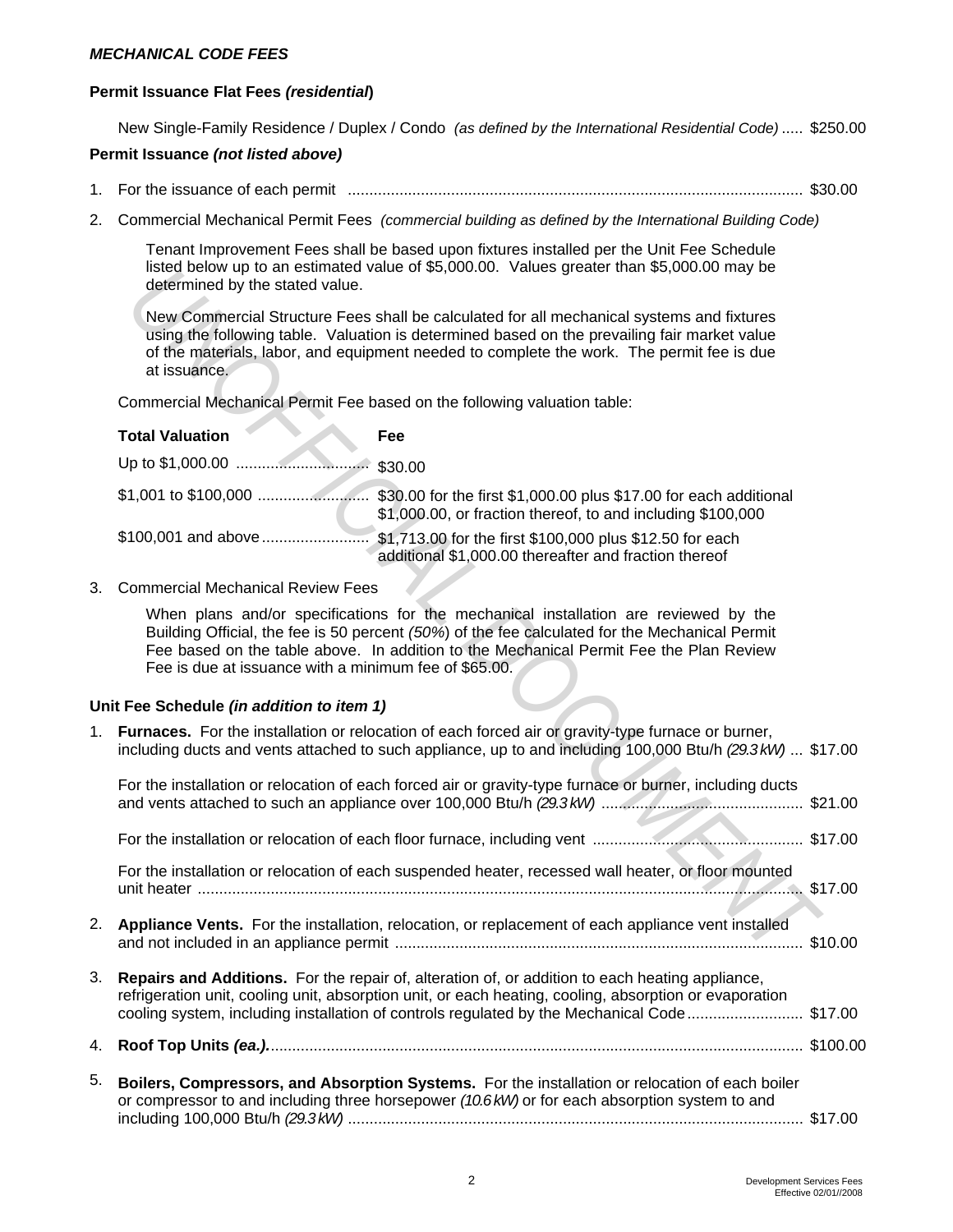|    | For the installation or relocation of each boiler or compressor over three horsepower (10.6 kW)<br>to and including 15 horsepower (52.7 kW) or for each absorption system over 100,000 Btu/h            |  |
|----|---------------------------------------------------------------------------------------------------------------------------------------------------------------------------------------------------------|--|
|    | For the installation or relocation of each boiler or compressor over 15 horsepower (52.7 kW)<br>to and including 30 horsepower (105.5 kW), or for each absorption system over 500,000 Btu/h             |  |
|    | For the installation or relocation of each boiler or compressor over 30 horsepower (105.5 kW)<br>to and including 50 horsepower (176 kW), or for each absorption system over 1,000,000 Btu/h            |  |
|    | For the installation or relocation of each boiler or compressor over 50 horsepower (176 kW),                                                                                                            |  |
| 6. | Air Handlers. For each air-handling unit to and including 10,000 cubic feet per minute  \$13.00                                                                                                         |  |
| 7. | <b>Evaporative Coolers.</b> For each evaporative cooler other than the portable type  \$13.00                                                                                                           |  |
| 8. | Ventilation and Exhaust. For each ventilation fan connected to a single duct  \$10.00                                                                                                                   |  |
|    | For each ventilation system which is not a portion of a heating or air-conditioning system                                                                                                              |  |
|    | For the installation of each hood which is served by a mechanical exhaust, including the ducts for                                                                                                      |  |
| 9. |                                                                                                                                                                                                         |  |
|    | For the installation or relocation of each commercial or industrial type incinerator  \$71.00                                                                                                           |  |
|    | 10. Hot Water Heater. For installation of gas fired hot water heater and ventilation system  \$15.00                                                                                                    |  |
|    | 11. Miscellaneous. For each appliance or piece of equipment regulated by the Mechanical Code<br>but not classed in other appliance categories, or for which no other fee is listed in the Code  \$13.00 |  |
|    | Permit fees for fuel gas piping shall be as follows:                                                                                                                                                    |  |
|    |                                                                                                                                                                                                         |  |
|    |                                                                                                                                                                                                         |  |
|    | Permit fees for process piping shall be as follows:                                                                                                                                                     |  |
|    |                                                                                                                                                                                                         |  |
|    |                                                                                                                                                                                                         |  |
|    | For each non hazardous process piping system (NPP) of one to four outlets \$4.00                                                                                                                        |  |
|    |                                                                                                                                                                                                         |  |
|    | <b>Other Inspections and Fees</b>                                                                                                                                                                       |  |
| 1. |                                                                                                                                                                                                         |  |
| 2. |                                                                                                                                                                                                         |  |
| 3. |                                                                                                                                                                                                         |  |
| 4. | Additional plan review required by changes, additions, or revisions to plans or to plans for                                                                                                            |  |
|    | *Or the total hourly cost to the City, whichever is greatest. The cost shall include supervision,                                                                                                       |  |

overhead, equipment, hourly wages and fringe benefits of the employees involved.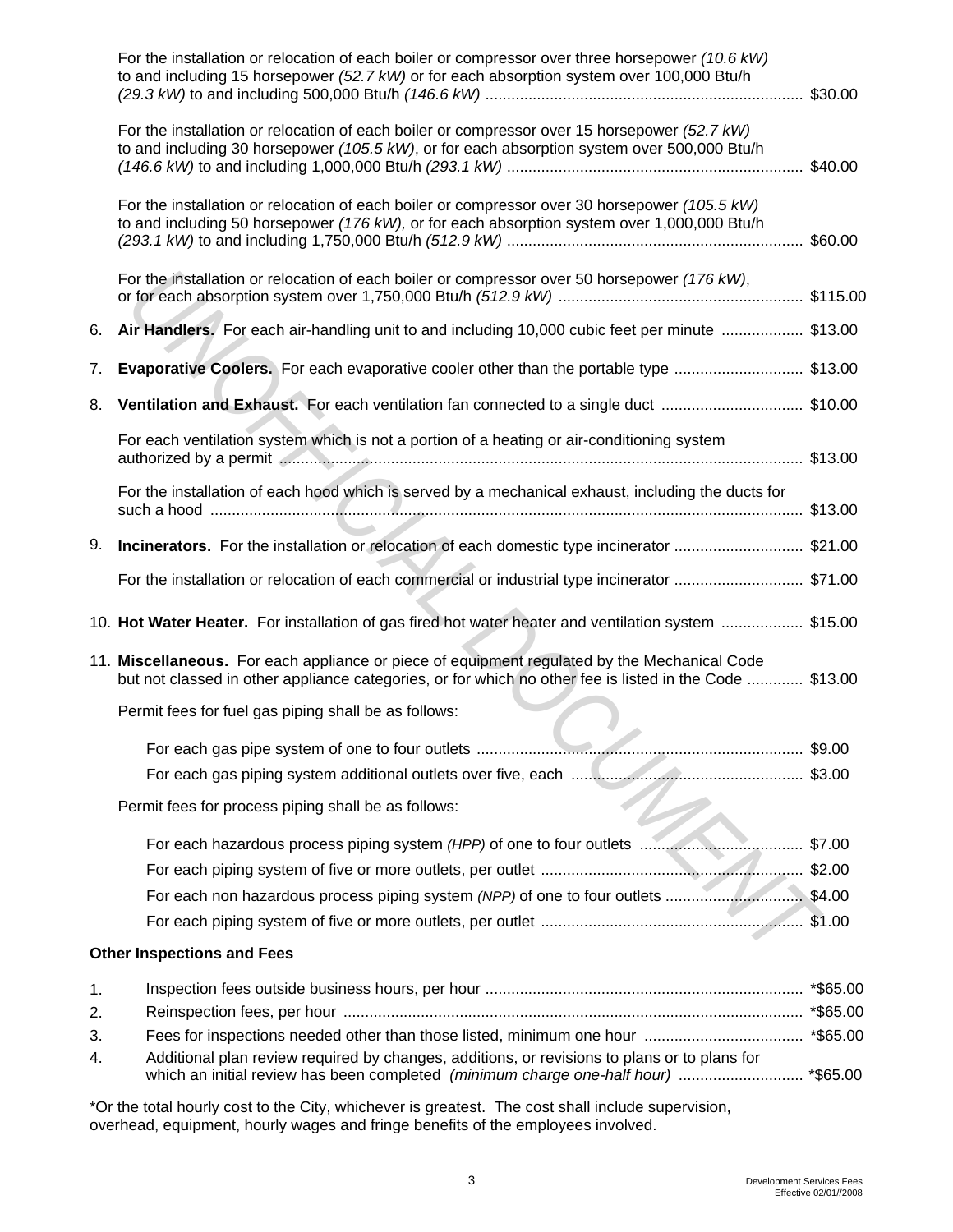#### *PLUMBING CODE FEES*

#### **Permit Issuance Flat Fees (residential)**

New Single-Family Residence / Duplex / Condo *(as defined by the International Residential Code)* .... \$250.00 A separate permit is required for non-attached exterior fixtures *(including backflow prevention devices)*

#### **Permit Issuance (not listed above)**

- 1. For the issuance of each permit ........................................................................................................... \$30.00
- 2. Commercial Plumbing Permit Fees *(commercial building as defined by the International Building Code)*

Tenant Improvement Fees shall be based upon fixtures installed per the Unit Fee Schedule listed below up to an estimated value of \$5,000.00. Values greater than \$5,000.00 may be determined by the stated value.

| <b>Total Valuation</b> | <b>Fee</b>                                                                                                                       |
|------------------------|----------------------------------------------------------------------------------------------------------------------------------|
| Up to \$1,000.00       | \$30.00                                                                                                                          |
| \$1,001 to \$100,000   | \$30.00 for the first \$1,000.00 plus \$17.00 for each additional<br>\$1,000.00, or fraction thereof, to and including \$100,000 |
| \$100,001 and above    | \$1,713.00 for the first \$100,000 plus \$12.50 for each<br>additional \$1,000.00 thereafter and fraction thereof                |

# **Unit Fee Schedule (in addition to item 1)**

|     | listed below up to an estimated value of \$5,000.00. Values greater than \$5,000.00 may be<br>determined by the stated value.                                                                                                                                                                                                       |  |
|-----|-------------------------------------------------------------------------------------------------------------------------------------------------------------------------------------------------------------------------------------------------------------------------------------------------------------------------------------|--|
|     | New Commercial Structure Fees shall be calculated for all plumbing systems and fixtures<br>using the following table. Valuation is determined based on the prevailing fair market value<br>of the materials, labor, and equipment needed to complete the work. The Plumbing Permit<br>Fee is due at issuance.                       |  |
|     | Plumbing Permit Fee based on the following valuation table:                                                                                                                                                                                                                                                                         |  |
|     | <b>Total Valuation</b><br>Fee                                                                                                                                                                                                                                                                                                       |  |
|     | \$30.00                                                                                                                                                                                                                                                                                                                             |  |
|     | \$1,000.00, or fraction thereof, to and including \$100,000                                                                                                                                                                                                                                                                         |  |
|     | \$100,001 and above<br>\$1,713.00 for the first \$100,000 plus \$12.50 for each<br>additional \$1,000.00 thereafter and fraction thereof                                                                                                                                                                                            |  |
| 3.  | <b>Commercial Plan Review Fees</b>                                                                                                                                                                                                                                                                                                  |  |
|     | When plans and/or specifications for the plumbing installation are reviewed by the Building<br>Official, the fee is 50 percent (50%) of the fee calculated for the Plumbing Permit Fee<br>based on the table above. In addition to the Plumbing Permit Fee the Plan Review Fee is<br>due at issuance with a minimum fee of \$65.00. |  |
|     | Unit Fee Schedule (in addition to item 1)                                                                                                                                                                                                                                                                                           |  |
| 1.  | For each plumbing fixture or trap or set of fixtures on one trap (including water, drainage, piping                                                                                                                                                                                                                                 |  |
| 2.  |                                                                                                                                                                                                                                                                                                                                     |  |
| 3.  |                                                                                                                                                                                                                                                                                                                                     |  |
| 4.  |                                                                                                                                                                                                                                                                                                                                     |  |
| 5.  | For each industrial waste pre-treatment interceptor including its trap and vent, excepting                                                                                                                                                                                                                                          |  |
| 6.  | For installation, alteration or repair of water piping and/or water treating equipment, each  \$10.00                                                                                                                                                                                                                               |  |
| 7.  |                                                                                                                                                                                                                                                                                                                                     |  |
| 8.  | For atmospheric type vacuum breakers not included in item 1:                                                                                                                                                                                                                                                                        |  |
|     |                                                                                                                                                                                                                                                                                                                                     |  |
|     |                                                                                                                                                                                                                                                                                                                                     |  |
| 9.  | For each backflow protective device other than atmospheric type vacuum type breakers:                                                                                                                                                                                                                                               |  |
|     |                                                                                                                                                                                                                                                                                                                                     |  |
|     |                                                                                                                                                                                                                                                                                                                                     |  |
| 10. | Miscellaneous. For each appliance or piece of equipment regulated by the Plumbing Code<br>but not classed in other fixture categories, or for which no other fee is listed in the Code  \$13.00                                                                                                                                     |  |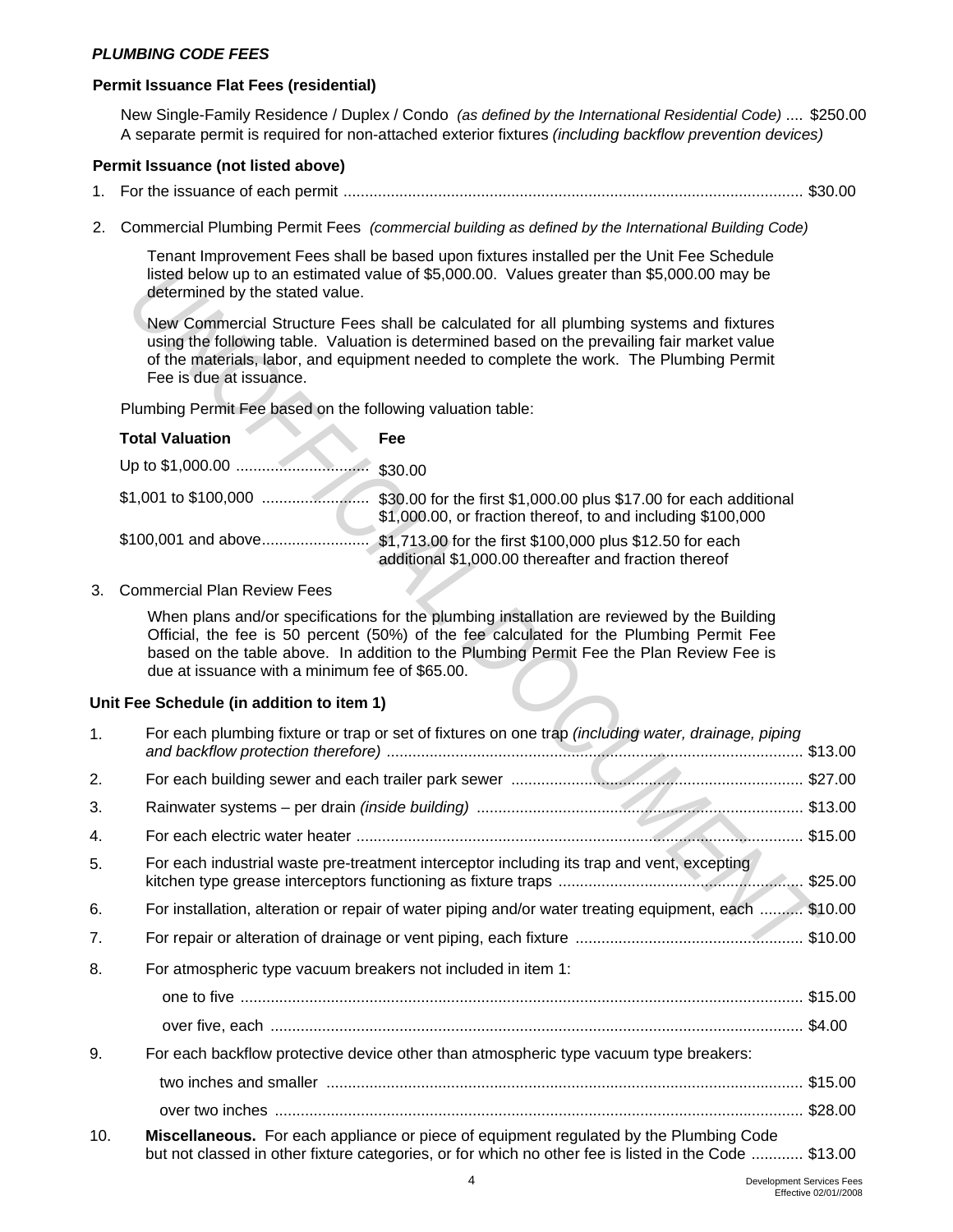#### **Other Inspections and Fees**

| 1. |  |
|----|--|
|    |  |
| 3. |  |

4. Additional plan review required by changes, additions, or revisions to plans or to plans for which an initial review has been completed *(minimum charge one-half hour)* .............................. \*\$65.00

\*Or the total hourly cost to the City, whichever is greatest. The cost shall include supervision, overhead, equipment, hourly wages and fringe benefits of the employees involved. **Example 3** and fringe benefits of the employees involver and fringe benefits of the employees involver  $\frac{1}{2}$ 

*DOCUMENT*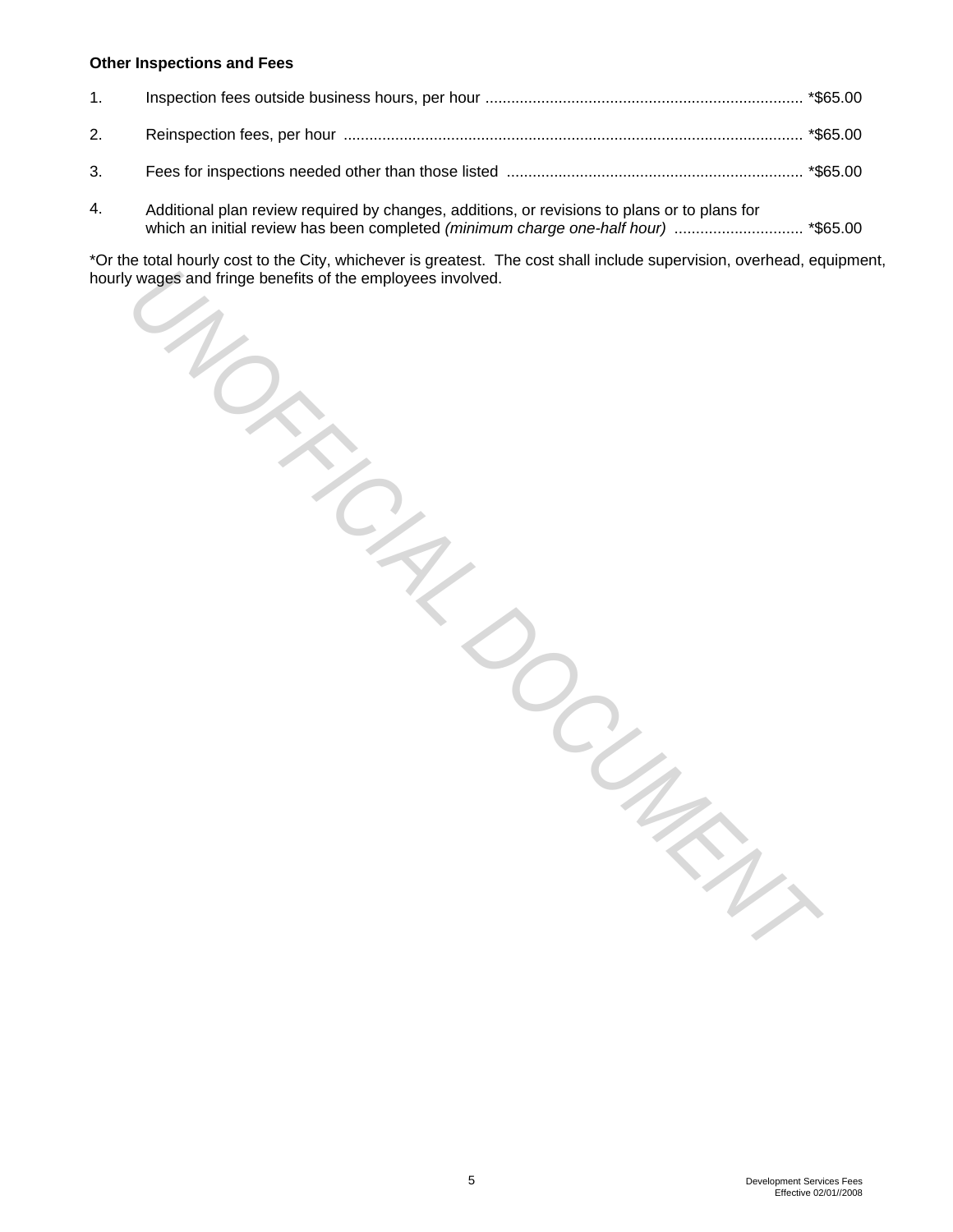# *MISCELLANEOUS FEES*

| 1. |    |                                                                                                 |  |
|----|----|-------------------------------------------------------------------------------------------------|--|
|    |    | Building Permit Fee Valuation Table for other occupancies                                       |  |
| 2. |    | <b>Demolition Permit</b>                                                                        |  |
|    |    |                                                                                                 |  |
|    |    |                                                                                                 |  |
|    |    |                                                                                                 |  |
|    |    | <b>Mobile Home Location Permit</b>                                                              |  |
| 3. |    |                                                                                                 |  |
|    |    |                                                                                                 |  |
|    |    |                                                                                                 |  |
| 4. |    |                                                                                                 |  |
|    |    |                                                                                                 |  |
|    |    |                                                                                                 |  |
| 5. |    |                                                                                                 |  |
| 6. |    |                                                                                                 |  |
|    |    |                                                                                                 |  |
| 7. |    | <b>Moving Permit</b>                                                                            |  |
|    | a. |                                                                                                 |  |
|    |    |                                                                                                 |  |
|    |    | *Plus \$50.00 per hour after the first hour and \$.50 per mile if the building to be            |  |
|    |    | moved is outside of the City                                                                    |  |
|    |    |                                                                                                 |  |
|    | b. |                                                                                                 |  |
|    | c. | A cash deposit or surety bond as indemnity to damage or injury to City property in              |  |
|    |    | accordance with the House Moving Ordinance, Section 5                                           |  |
|    |    |                                                                                                 |  |
|    | d. | A liability insurance policy, naming the City as an additional insured in accordance            |  |
|    |    | with the House Moving Ordinance, Section 5                                                      |  |
|    |    |                                                                                                 |  |
|    | е. | A cash deposit or a corporate surety bond for completion of the house moved in                  |  |
|    |    | accordance with the House Moving Ordinance, Section 5                                           |  |
|    |    |                                                                                                 |  |
|    |    | <b>ENERGY CODE FEES</b>                                                                         |  |
| 1. |    | In addition to the Building Code Fees, an Energy Code Fee is hereby established to check        |  |
|    |    | for energy requirements called for by the Washington State Energy Code.                         |  |
|    |    |                                                                                                 |  |
|    |    |                                                                                                 |  |
|    |    |                                                                                                 |  |
|    |    | New Commercial and Multi-Family Building                                                        |  |
|    |    |                                                                                                 |  |
|    |    |                                                                                                 |  |
|    |    |                                                                                                 |  |
|    |    |                                                                                                 |  |
|    |    | Remodels and Tenant Improvements                                                                |  |
|    |    | One-half of the above fee (New Commercial Building)<br>Warehouses - 70% of the above Commercial |  |
|    |    |                                                                                                 |  |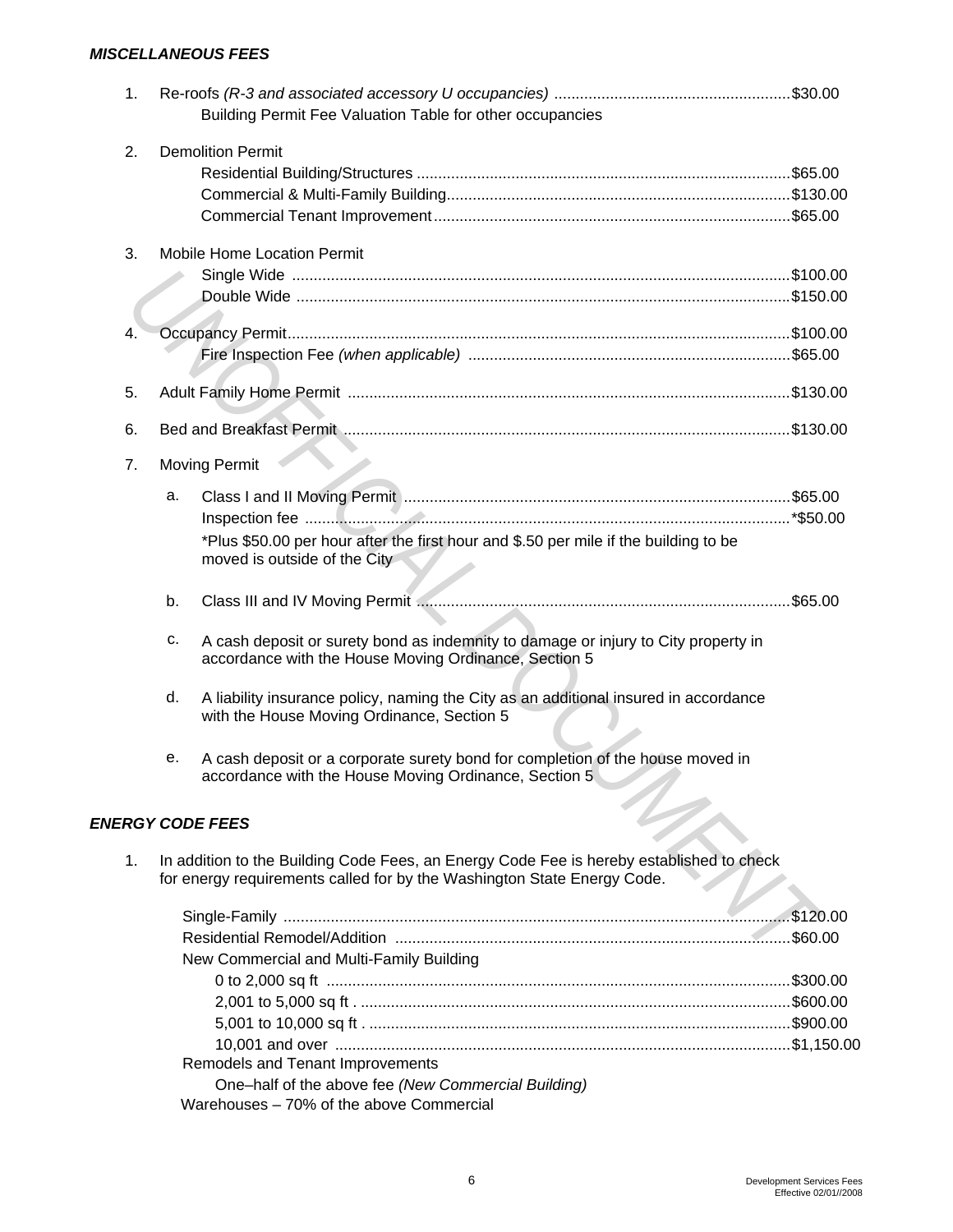# *FIRE MARSHAL REVIEW, INSPECTION & FIRE CODE FEES*

| Site Development Plan Review (plats, short plats, commercial projects, residential infills, etc.) |  |  |
|---------------------------------------------------------------------------------------------------|--|--|
|                                                                                                   |  |  |
|                                                                                                   |  |  |

**Vehicle Gates** *(includes plan review, inspection and testing)* .................................\$65.00 *(per hour)*

#### **Construction Plan Review**

A Plan Review Fee will be charged for Fire Department review of requirements for construction and inspection of the Fire Code requirements for buildings classified as Group A, B, E, F, H, I, LC, M, R *(as applicable),* and S. The Plan Review Fee shall be 15 percent (15%) of the Building Permit Fee established by the Building Permit Fee Schedule with a minimum fee of \$65.00.

#### **Fire Alarm Systems**

| Fee Schedule with a minimum fee of \$65.00.                                                                                                                                                                                                                                                    |                    |
|------------------------------------------------------------------------------------------------------------------------------------------------------------------------------------------------------------------------------------------------------------------------------------------------|--------------------|
| <b>Fire Alarm Systems</b>                                                                                                                                                                                                                                                                      |                    |
|                                                                                                                                                                                                                                                                                                |                    |
|                                                                                                                                                                                                                                                                                                |                    |
|                                                                                                                                                                                                                                                                                                |                    |
|                                                                                                                                                                                                                                                                                                |                    |
|                                                                                                                                                                                                                                                                                                |                    |
|                                                                                                                                                                                                                                                                                                |                    |
| Fire Alarm Permit Fee for upgrading of an existing system shall be 50 percent (50%) of the fee for new.<br>Fire Alarm Plan Review Fee shall be 25 percent (25%) of the permit fee, with a minimum of \$65.00.                                                                                  |                    |
| Underground Sprinkler Supply (includes plan review, inspection and testing)\$300.00                                                                                                                                                                                                            |                    |
| Above Ground Fire Sprinkler Systems<br>The fee for fire sprinkler systems shall be based on the Building Permit Fee Table. The valuation shall be based<br>on the per square foot figure for sprinkler systems as established by policy in accordance with nationally<br>recognized standards. |                    |
| The Plan Review Fee for fire sprinkler systems shall be 25 percent (25%) of the permit fee, with a minimum fee<br>\$65.00. Plan Review Fees are in addition to the permit fee.                                                                                                                 |                    |
| Tenant Improvement (relocation and addition to existing system) valuation 20 percent (20%)                                                                                                                                                                                                     | of the fee for new |
| Commercial Cooking Type 1 Hood and Suppression System \$250.00                                                                                                                                                                                                                                 |                    |
| Standpipes (includes review, inspection and testing fees)                                                                                                                                                                                                                                      |                    |
|                                                                                                                                                                                                                                                                                                |                    |
|                                                                                                                                                                                                                                                                                                |                    |
|                                                                                                                                                                                                                                                                                                |                    |
|                                                                                                                                                                                                                                                                                                |                    |
|                                                                                                                                                                                                                                                                                                |                    |
|                                                                                                                                                                                                                                                                                                |                    |
| <b>False Fire Alarms</b>                                                                                                                                                                                                                                                                       |                    |

#### **Above Ground Fire Sprinkler Systems**

|  | of the fee for new |
|--|--------------------|

|  | Commercial Cooking Type 1 Hood and Suppression System \$250.00 |  |
|--|----------------------------------------------------------------|--|
|--|----------------------------------------------------------------|--|

#### **Standpipes** *(includes review, inspection and testing fees)*

#### **False Fire Alarms**

In the event of more than two false alarms in any 90-day period, the Chief may charge a fee for Fire Department response as specified below:

#### **False Alarms Fee**

EXCEPTION: False alarms resulting from the failure of a fire alarm service technician notifying the central, proprietary or remote monitoring station shall be billed at the rate of \$250.00 for each occurrence.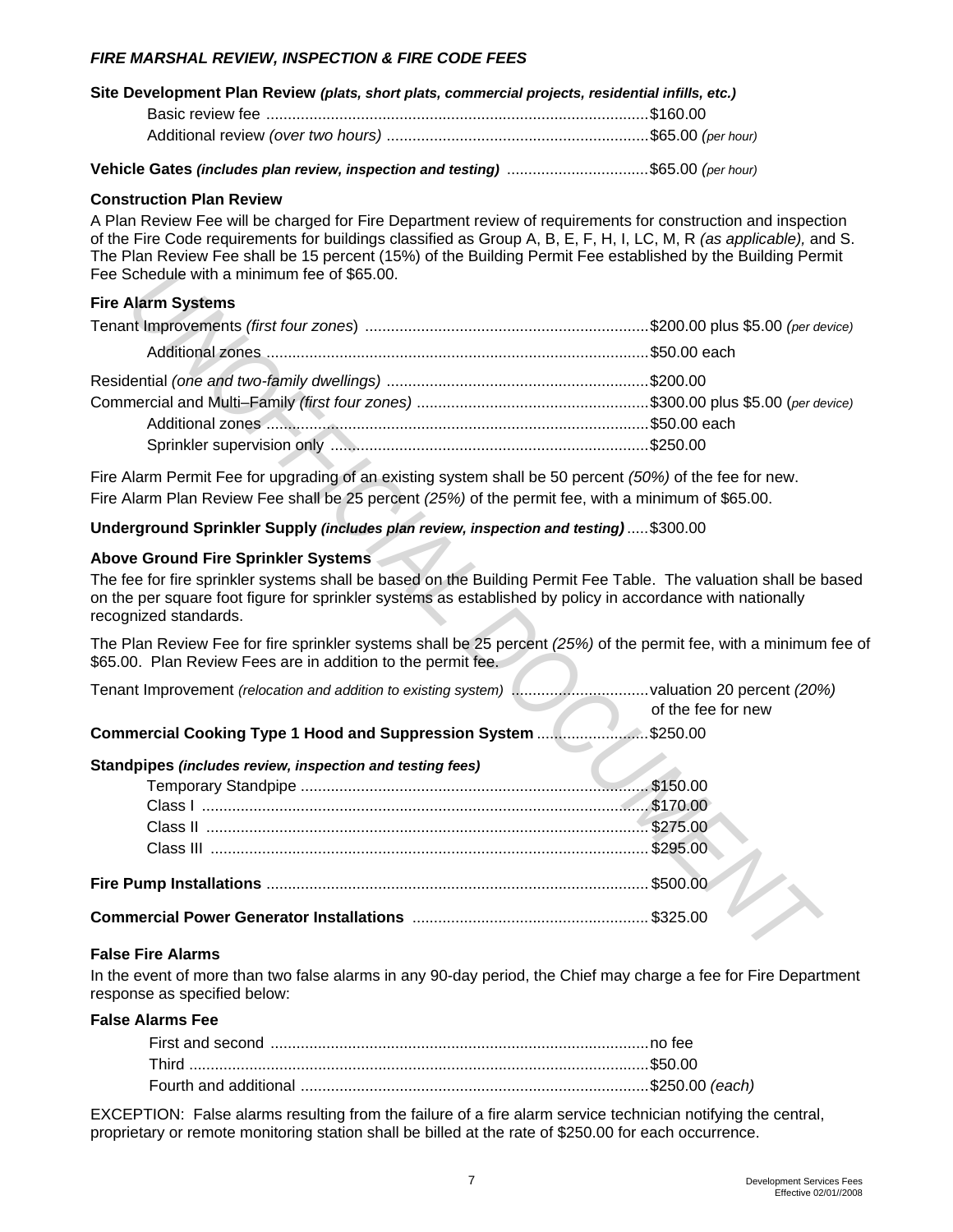#### **Fireworks Fees**

|--|--|--|

B. Fees for public display permit ............................................................................. \$245.00

A liability policy*(s)* is required in accordance with the Fireworks Ordinance and as follows for both firework stands and public displays:

- A. \$500,000 for injuries to any one person in one accident or occurrence
- B. \$1,000,000 for injuries to two or more persons in any one accident or occurrence
- C. \$500,000 for damage to property in any one accident or occurrence
- D. \$1,000,000 combines single limit for any one accident or occurrence

A bond for cleanup is required in accordance with the Fireworks Ordinance in the amount of \$500.00 in a bond or cashier's check for all fireworks stands. **UNITED CLANSIFICIAL DESCRIPTION**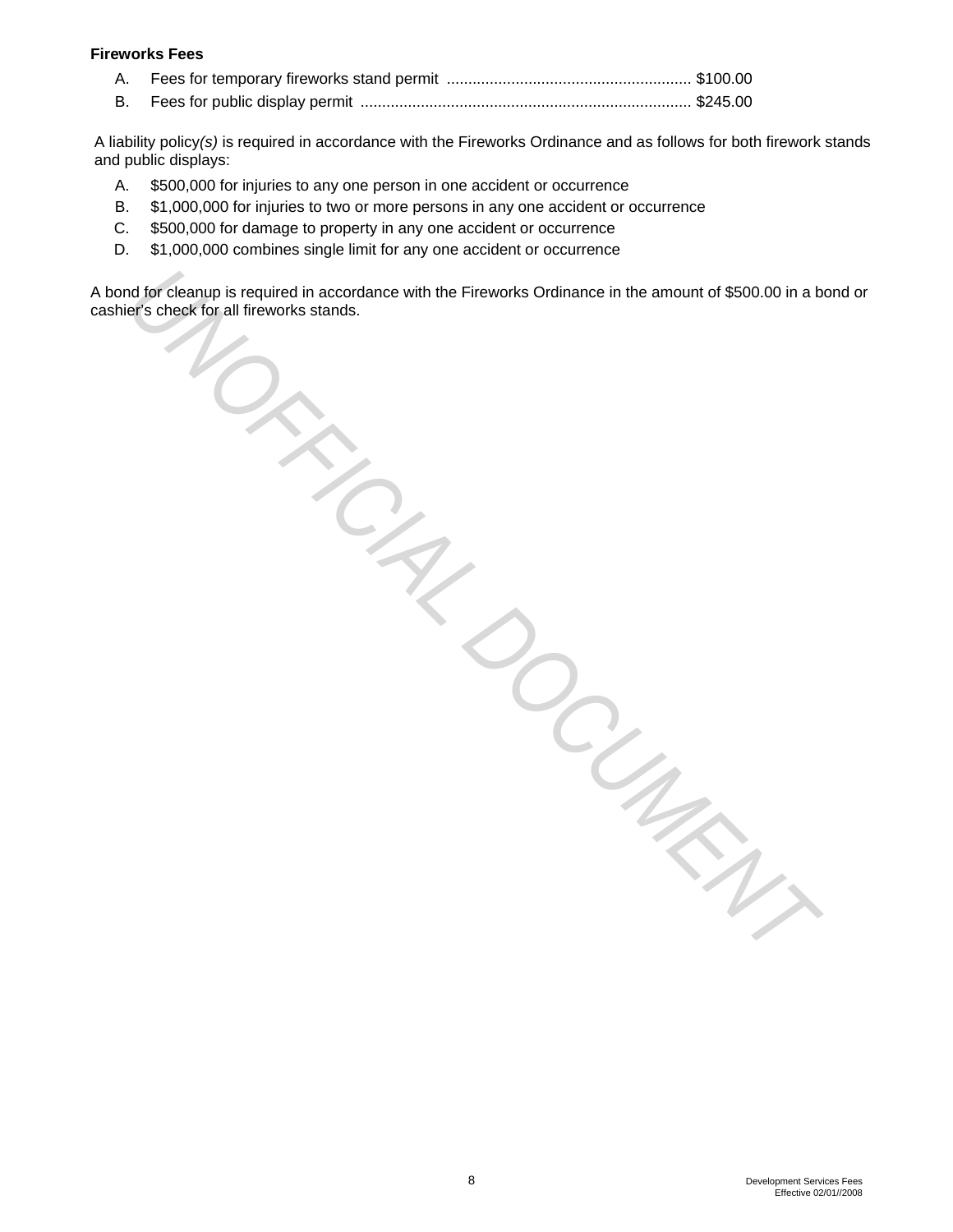#### *FIRE CODE PERMIT FEES*

The following are annual fees, except where noted:

Permit charges may be waived by the Fire Chief or Fire Marshal for the following: *Activities of Washington State non-profit corporations and/or civic or fraternal organizations which possess an IRS tax exempt status. Proof of IRS tax exempt shall be presented at time of permit application. However, any group shall be assessed a permit fee if the approved conditions of the permit are modified or not adhered to by the applicant.*

| Carnivals and Fairs, etc. - Outdoors (limited) |  |
|------------------------------------------------|--|
|                                                |  |
|                                                |  |
|                                                |  |
|                                                |  |
|                                                |  |
|                                                |  |
|                                                |  |
|                                                |  |
|                                                |  |
|                                                |  |
|                                                |  |
|                                                |  |
|                                                |  |
|                                                |  |
|                                                |  |
|                                                |  |
| Flammable/Combustible Liquids                  |  |
|                                                |  |
|                                                |  |
|                                                |  |
|                                                |  |
|                                                |  |
|                                                |  |
|                                                |  |
|                                                |  |
|                                                |  |
|                                                |  |
|                                                |  |
|                                                |  |
|                                                |  |
|                                                |  |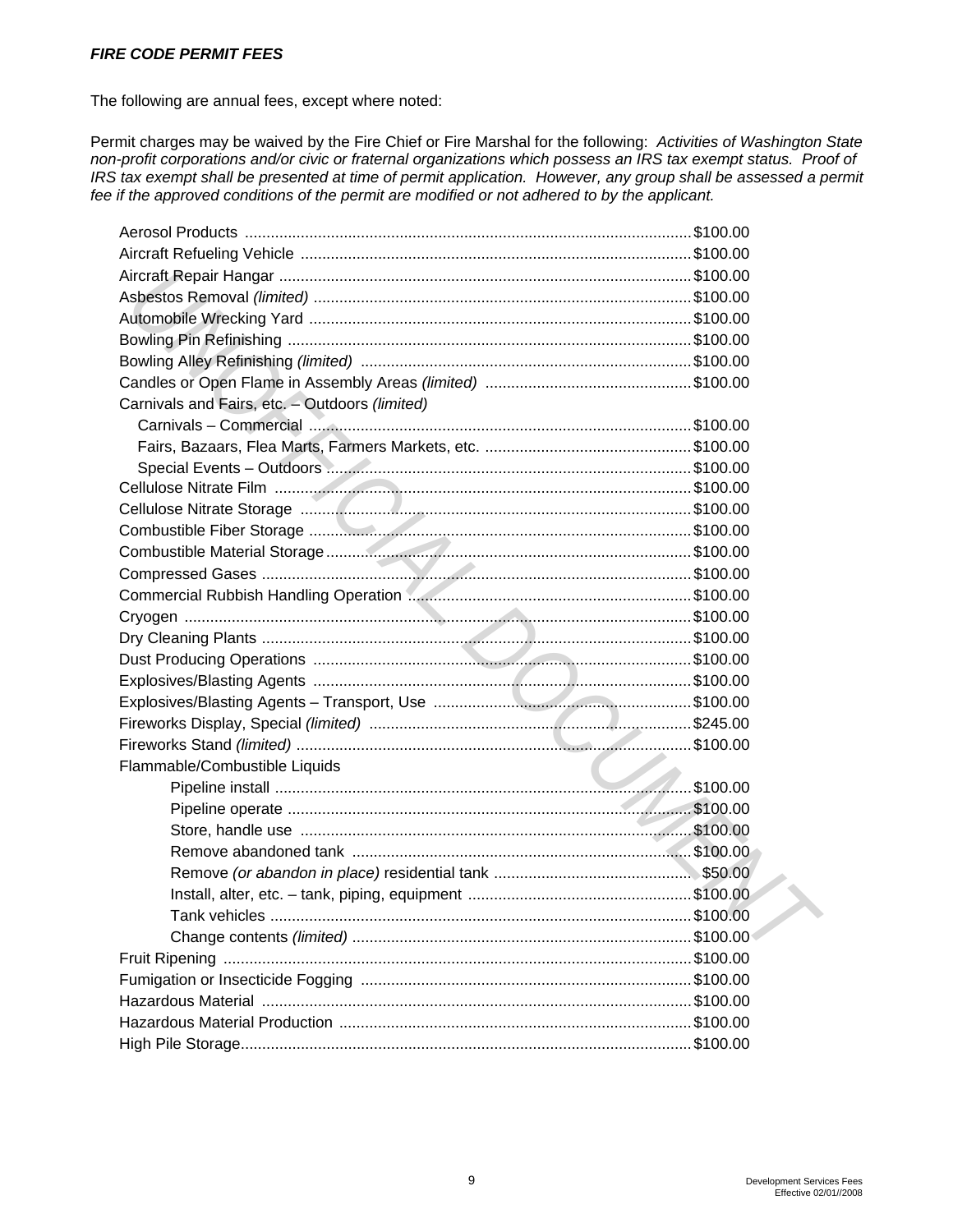| Liquid or Gas-Filled Vehicles/Equipment in Assembly Buildings \$100.00 |  |
|------------------------------------------------------------------------|--|
|                                                                        |  |
|                                                                        |  |
| Mall - (Covered)                                                       |  |
|                                                                        |  |
|                                                                        |  |
|                                                                        |  |
|                                                                        |  |
|                                                                        |  |
|                                                                        |  |
|                                                                        |  |
|                                                                        |  |
|                                                                        |  |
|                                                                        |  |
|                                                                        |  |
|                                                                        |  |
| Bazaars - Boutiques - Flea Marts -- Booths or Displays\$100.00         |  |
|                                                                        |  |
|                                                                        |  |
|                                                                        |  |
|                                                                        |  |
|                                                                        |  |
|                                                                        |  |
|                                                                        |  |
|                                                                        |  |
|                                                                        |  |

**TOUTER**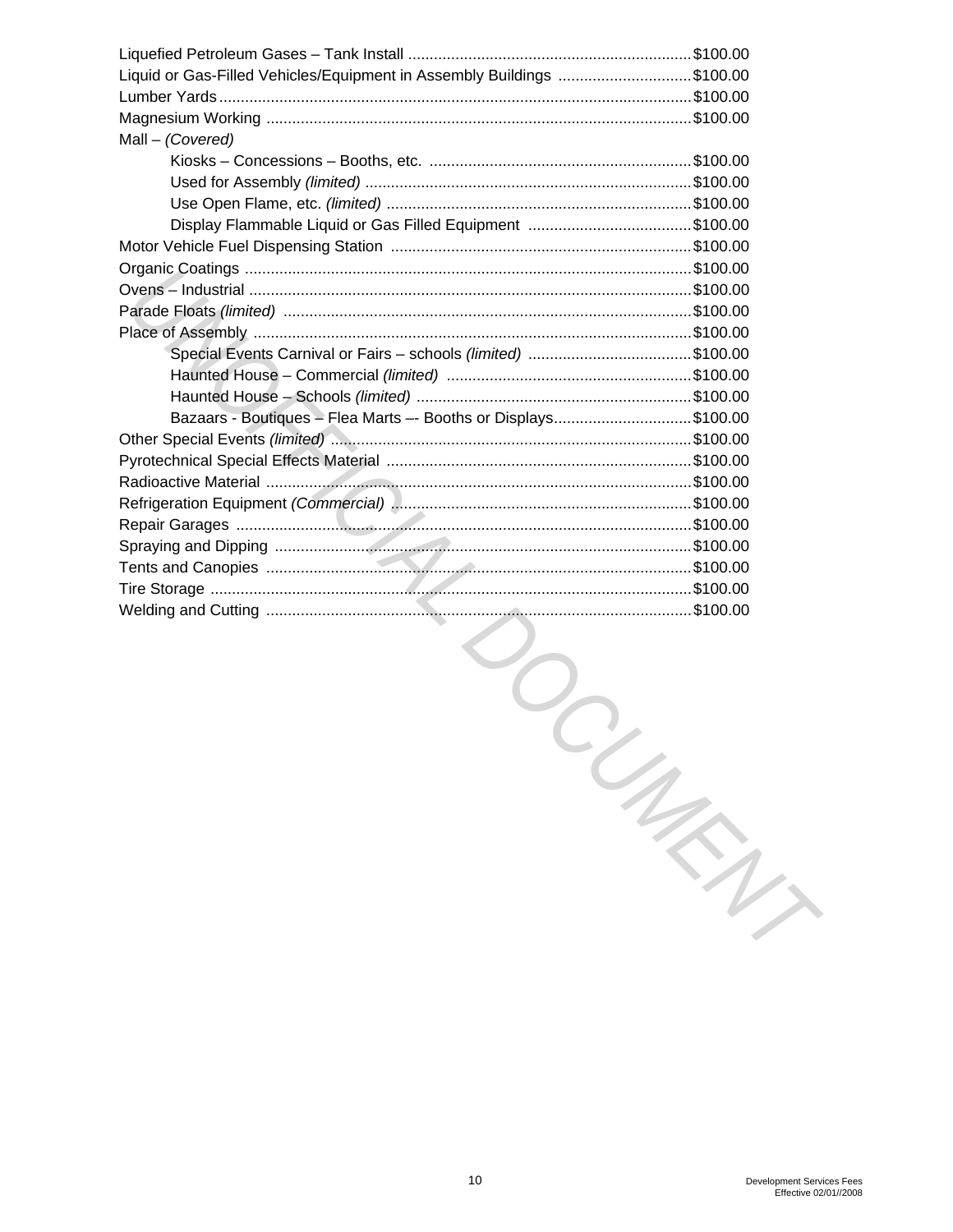#### *LAND USE FEES*

 *When applicable, consultant fees will be charged on a time and material basis.* 

*\*The base Hearing Examiner fee is \$500.00, which is included in the fees below. If the actual Hearing Examiner cost is less or more than \$500.00, the difference will be refunded or billed to the applicant respectively.* 

### *PLATS & BOUNDARIES*

# **Flat Fees**

|                  | <b>Plat Amendments</b>                                                                                         |                    |
|------------------|----------------------------------------------------------------------------------------------------------------|--------------------|
|                  |                                                                                                                |                    |
|                  |                                                                                                                |                    |
|                  | 7,150.00 \$7,150.00 \$7,150.00 \$7,150.00 \$7,150.00 \$7,150.00 \$7,150.00 \$7,150.00 \$7,150.00 \$7,150.00 \$ |                    |
|                  |                                                                                                                | +\$35.00 (per lot) |
|                  |                                                                                                                |                    |
|                  | <b>Plat Alterations</b>                                                                                        |                    |
|                  |                                                                                                                |                    |
|                  |                                                                                                                |                    |
|                  | <b>LAND USE PERMITS</b>                                                                                        |                    |
|                  |                                                                                                                |                    |
| <b>Flat Fees</b> |                                                                                                                |                    |
|                  | Variances                                                                                                      |                    |
|                  |                                                                                                                |                    |
|                  |                                                                                                                |                    |
|                  |                                                                                                                |                    |
|                  | <b>Administrative Use Permits</b>                                                                              |                    |
|                  |                                                                                                                |                    |
|                  |                                                                                                                |                    |
|                  | Temporary Use / Seasonal Use Permit (except firework stands) \$65.00                                           |                    |
|                  |                                                                                                                |                    |
|                  |                                                                                                                |                    |
|                  |                                                                                                                |                    |

| <b>Plat Alterations</b> |                                                                                                                                                                                                                                                        |
|-------------------------|--------------------------------------------------------------------------------------------------------------------------------------------------------------------------------------------------------------------------------------------------------|
|                         | 1,300.00 \$1,300.00 \$1,300.00 \$1,300.00 \$1,300.00 \$1,300.00 \$1,300.00 \$1,300.00 \$1,300.00 \$1,300.00 \$1,300.00 \$1,300.00 \$1,300.00 \$1,300.00 \$1,300.00 \$1,300.00 \$1,300.00 \$1,400 \$1,400 \$1,400 \$1,400 \$1,400 \$1,400 \$1,400 \$1,4 |
|                         |                                                                                                                                                                                                                                                        |

# *LAND USE PERMITS*

#### **Flat Fees**

| Variances                                                            |            |
|----------------------------------------------------------------------|------------|
| Minor                                                                | \$780.00   |
|                                                                      | \$3,210.00 |
|                                                                      |            |
| <b>Administrative Use Permits</b>                                    |            |
|                                                                      | \$1,040.00 |
|                                                                      | \$130.00   |
| Temporary Use / Seasonal Use Permit (except firework stands) \$65.00 |            |
|                                                                      | \$65.00    |

# Sign Permits

|                                                                    | $+$ \$25.00          |
|--------------------------------------------------------------------|----------------------|
|                                                                    | (refundable deposit) |
| Special Event Permits (a certificate of liability may be required) |                      |
|                                                                    |                      |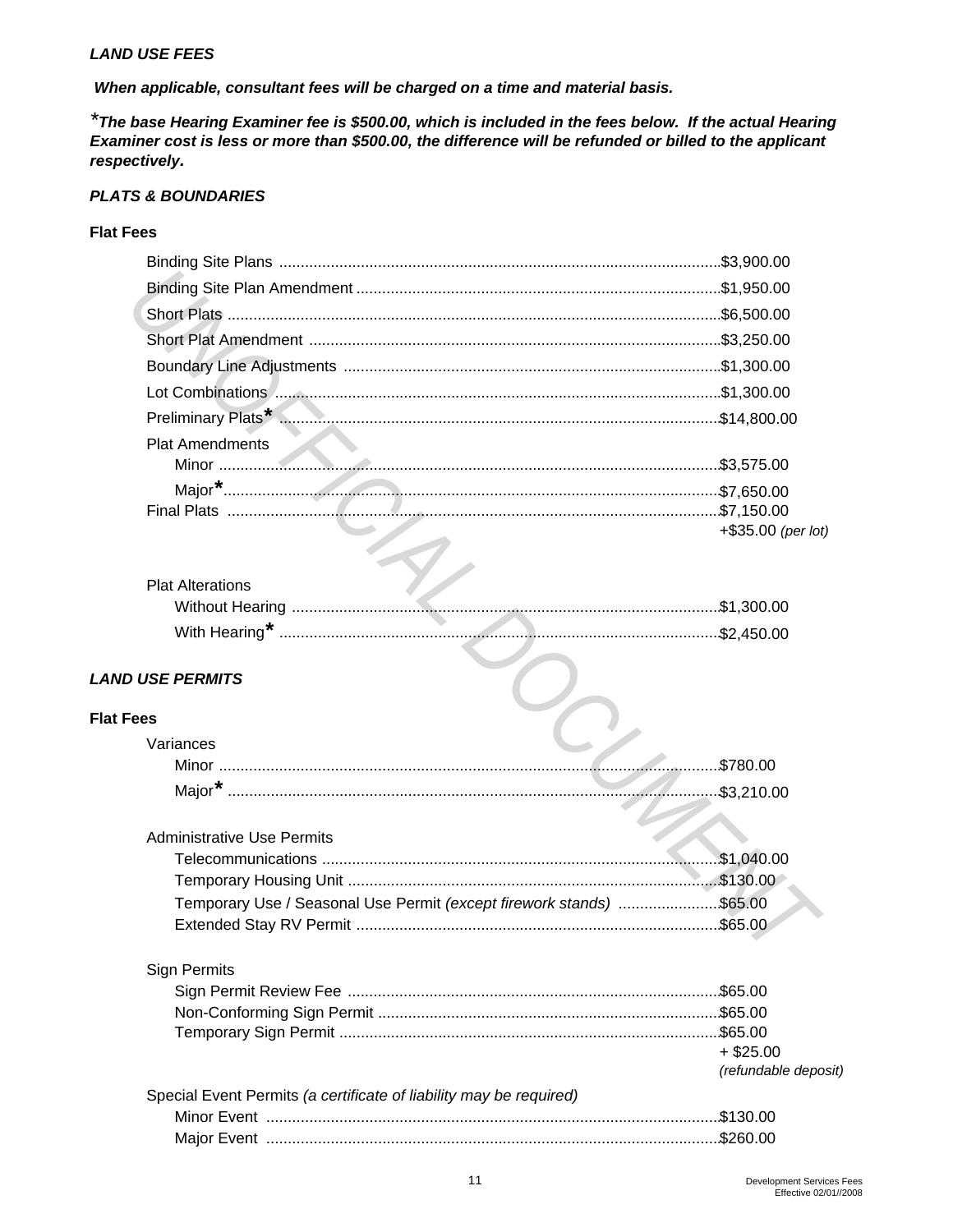| Amendments |  |
|------------|--|
|            |  |
|            |  |

# **SHORELINE PERMITS**

# **Flat Fees**

| es |  |
|----|--|
|    |  |
|    |  |
|    |  |
|    |  |

# **ENVIRONMENTAL**

# **Flat Fees**

# Urban Forest Management (Administrative Use Permit)

| NDS |  |
|-----|--|
| эs  |  |

# **WETLANDS**

# **Flat Fees**

|                 | .\$650.00      |
|-----------------|----------------|
|                 | $.$ \$1,300.00 |
|                 | $$ \$1,300.00  |
| <b>AL AREAS</b> |                |
| ۱S              |                |

# **CRITICAL AREAS**

# **Flat Fees**

| Reasonable Use Exemption …………………………………………………………………………\$1,300.00 |  |
|-----------------------------------------------------------------|--|

# **Flat Fees**

| <i>(including overhead)</i> |
|-----------------------------|

# **APPEALS AND RECONSIDERATION**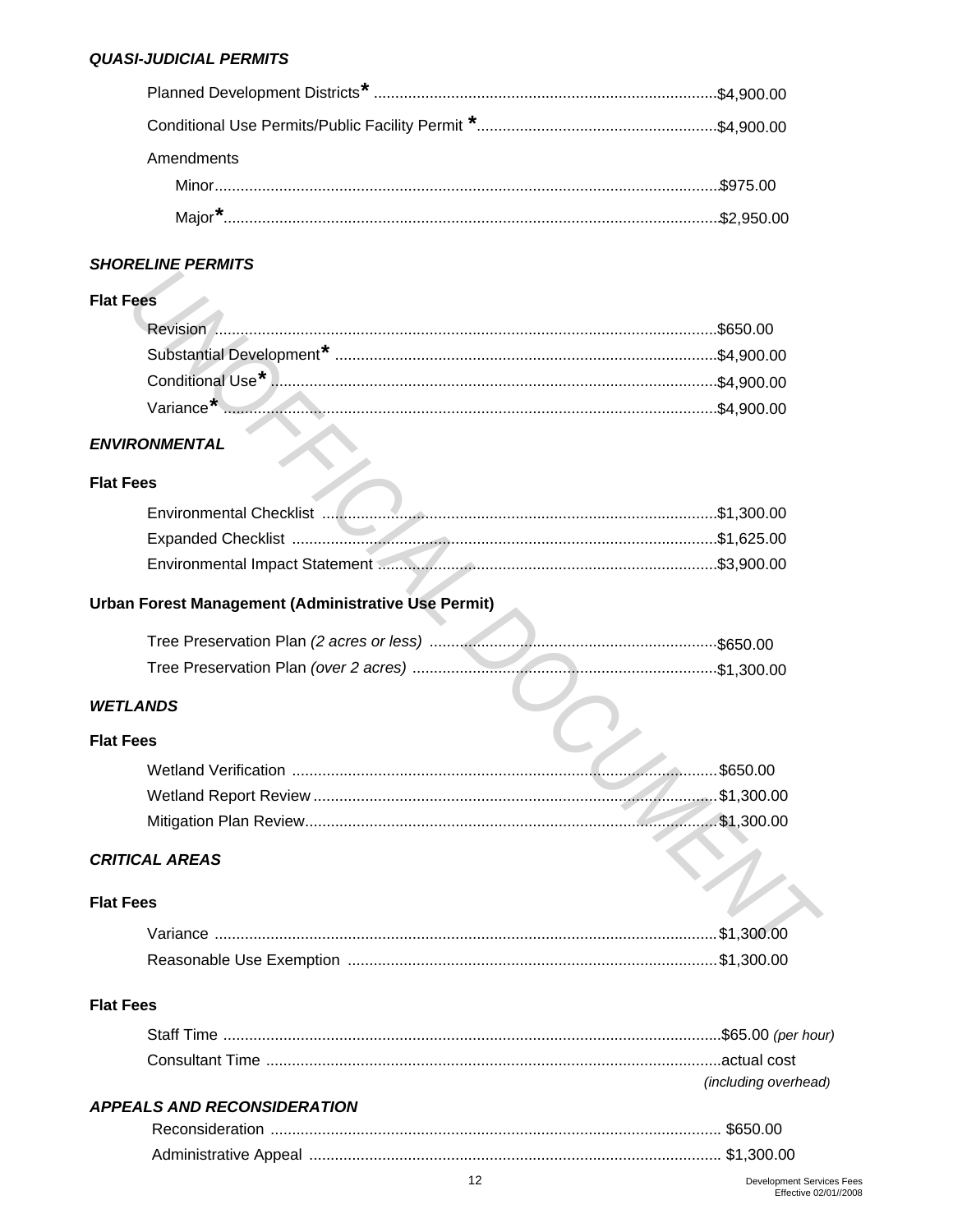#### **AMENDMENTS TO PLANS**

# **EXPIRATION & REVOCATION**

# **DESIGN STANDARDS**

# **FEE EXCEPTIONS**

- 1. All City Departments are exempt from Land Use Fees.
- 2. When a Preliminary Plat and a Planned Development District are submitted concurrently, the applicant is charged the full fee for the Preliminary Plat and one-half the fee for the Planned Development District.

# **ADMINISTRATIVE FEES**

|                            | \$65.00     |
|----------------------------|-------------|
| Zoning Maps (tax included) |             |
|                            | . \$3.75    |
|                            | $.$ \$18.75 |
|                            | \$65.00     |
| GIS Maps (tax included)    |             |
|                            | \$1.00      |
|                            | \$3.00      |
|                            | \$4.00      |
|                            | \$5.00      |
| <b>Plans Copier</b>        |             |
|                            | \$1 25      |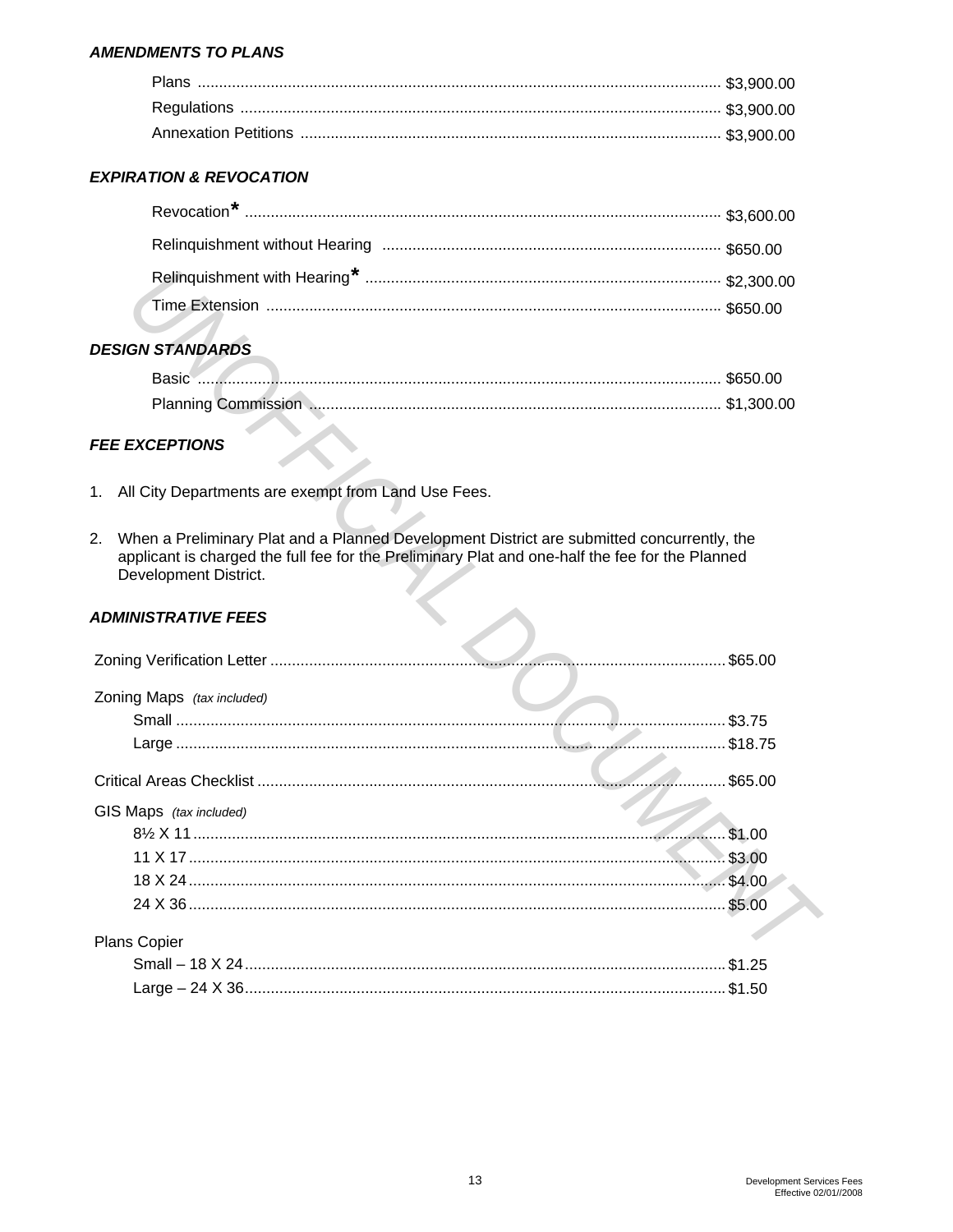# *DEVELOPMENT ENGINEERING PERMITS FEES*

|                                                                                                                                                                                                                                                                                                                                                                                                 | for time in excess of five hours   |
|-------------------------------------------------------------------------------------------------------------------------------------------------------------------------------------------------------------------------------------------------------------------------------------------------------------------------------------------------------------------------------------------------|------------------------------------|
|                                                                                                                                                                                                                                                                                                                                                                                                 |                                    |
|                                                                                                                                                                                                                                                                                                                                                                                                 | for time in excess of two hours    |
|                                                                                                                                                                                                                                                                                                                                                                                                 | \$660.00 final process fee         |
|                                                                                                                                                                                                                                                                                                                                                                                                 |                                    |
|                                                                                                                                                                                                                                                                                                                                                                                                 |                                    |
|                                                                                                                                                                                                                                                                                                                                                                                                 |                                    |
|                                                                                                                                                                                                                                                                                                                                                                                                 |                                    |
|                                                                                                                                                                                                                                                                                                                                                                                                 |                                    |
|                                                                                                                                                                                                                                                                                                                                                                                                 |                                    |
|                                                                                                                                                                                                                                                                                                                                                                                                 |                                    |
|                                                                                                                                                                                                                                                                                                                                                                                                 | for time in excess of five hours** |
|                                                                                                                                                                                                                                                                                                                                                                                                 |                                    |
|                                                                                                                                                                                                                                                                                                                                                                                                 |                                    |
| For use of outside consultants for plan checking or inspection (or both) ***** actual cost (including overhead)                                                                                                                                                                                                                                                                                 |                                    |
| *Additional Right-of-Way Inspection Fees will be charged for projects that exceed two inspections. A minimum one<br>hour inspection time will be charged per inspection.                                                                                                                                                                                                                        |                                    |
| **If it is determined by the Development Services Division that the scope of the project is such that only a minimal<br>amount of review/inspection time will be required, then the review/inspection fee can be based on the hourly rate<br>and the time spent. In addition, this fee may be assessed for engineering review/inspection of projects not requirin<br>a Site Development Permit. |                                    |

\*\*\*An itemized project cost estimate shall be prepared and stamped by a licensed professional engineer and submitted to the City for approval. This engineer's estimate shall be used to determine the project cost.

\*\*\*\*If it is determined that the modification impacts surrounding properties, public notification will be required.

\*\*\*\*\*The applicant is responsible for the following fees incurred by the City from outside consultants or experts: *(1)* expenses associated with permit review, approval, and issuance; *(2)* expenses associated with the applicant's failure to comply with the permit and applicable City codes; and *(3)* expenses associated with the City's evaluation and mitigation of hazardous conditions arising from the applicant's failure to comply with the approved permit and applicable codes.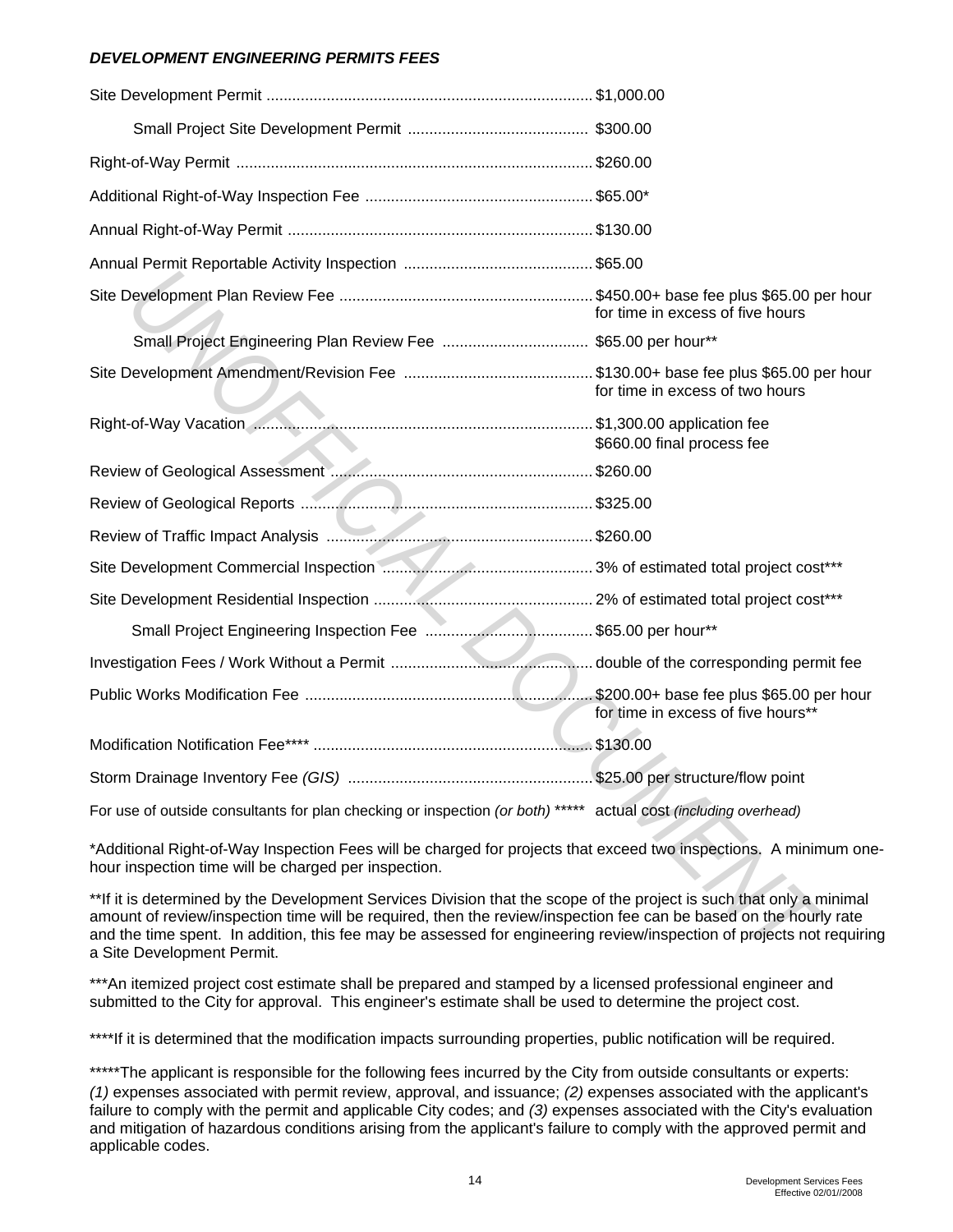For the processing of permit applications and for costs of installation and removal of temporary street banners or decorations in the public right-of-way:

UNOFFICIAL DOCUMENT

| Fee for up to two poles (four-hour minimum) \$430.00 |  |
|------------------------------------------------------|--|
|                                                      |  |

15 Development Services Fees Effective 02/01//2008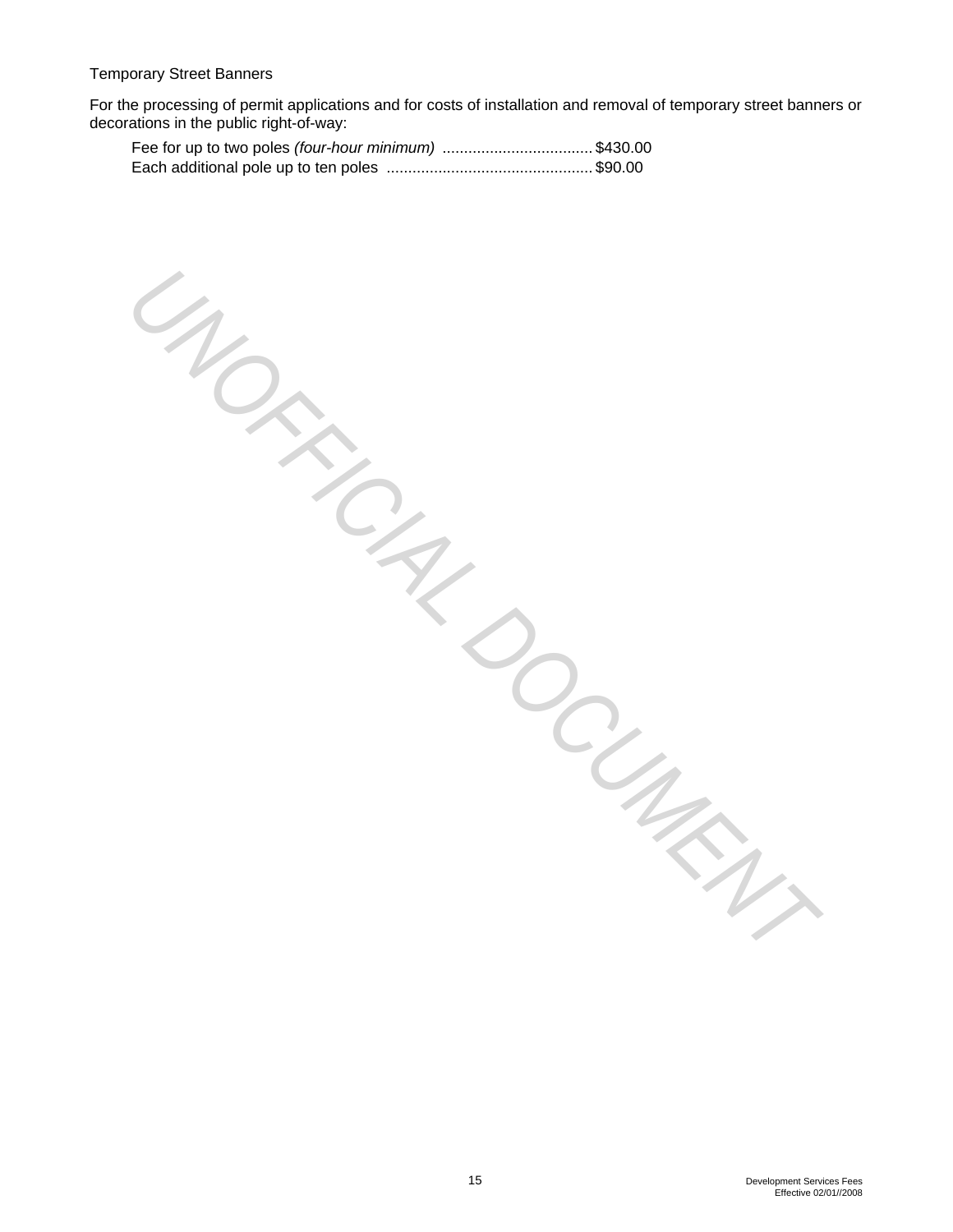# EXHIBIT "B"

#### **VALUATION TABLE**

| <b>Description</b>                           | <b>Amount</b> |  |
|----------------------------------------------|---------------|--|
| Apartment Buildings - Type I Basement Garage | \$40.06       |  |
| Apartment Buildings - Type I-A or I-B *      | \$116.98      |  |
| Apartment Buildings - Type III               | \$95.01       |  |
| Apartment Buildings - Type V-A               | \$95.01       |  |
| Apartment Buildings - Type V-B               | \$87.84       |  |
| Auditoriums - Type I-A or I-B                | \$112.26      |  |
| Auditoriums - Type II-A                      | \$81.31       |  |
| Auditoriums - Type II-B                      | \$76.91       |  |
| Auditoriums - Type III-A                     | \$85.48       |  |
| Auditoriums - Type III-B                     | \$81.09       |  |
| Auditoriums - Type V-A                       | \$81.73       |  |
| Auditoriums - Type V-B                       | \$76.27       |  |
| Awning                                       | \$21.42       |  |
| Banks - Type I-A or I-B *                    | \$158.64      |  |
| Banks - Type II-A                            | \$113.12      |  |
| Banks - Type II-B                            | \$116.86      |  |
| Banks - Type III-A                           | \$128.97      |  |
| Banks - Type III-B                           | \$124.36      |  |
| Banks - Type V-A                             | \$116.86      |  |
| Banks - Type V-B                             | \$111.95      |  |
| Banks - Type V-B (20%)                       | \$21.72       |  |
| <b>Bid Price from Applicant</b>              | \$0.00        |  |
| Bowling Alleys - Type II-A                   | \$54.63       |  |
| Bowling Alleys - Type II-B                   | \$50.99       |  |
| Bowling Alleys - Type III-A                  | \$59.46       |  |
| Bowling Alleys - Type III-B                  | \$55.60       |  |
| Bowling Alleys - Type V-B                    | \$40.06       |  |
| Churches - Type I-A or I-B                   | \$106.27      |  |
| Churches - Type II-A                         | \$79.81       |  |
| Churches - Type II-B                         | \$75.84       |  |
| Churches - Type III-A                        | \$86.77       |  |
| Churches - Type III-B                        | \$82.91       |  |
| Churches - Type V-A                          | \$81.09       |  |
| Churches - Type V-B                          | \$76.27       |  |
| <b>Commercial Valuation</b>                  | \$0.00        |  |
| Construction/Repair of the Foundation        | \$5.36        |  |
| Convalescent Hospitals - Type I-A or I-B *   | \$149.12      |  |
| Convalescent Hospitals - Type II-A           | \$103.48      |  |
| Convalescent Hospitals - Type III-A          | \$106.05      |  |
| Convalescent Hospitals - Type V-A            | \$99.94       |  |
| <b>Deck Commercial</b>                       | \$10.71       |  |
| Decks - Residential                          | \$8.04        |  |
| Decks / Patios - (Covered)                   | \$10.71       |  |
| <b>Detached Greenhouse</b>                   | \$5.36        |  |
| Dwellings - Basements - Finished             | \$98.98       |  |
| Dwellings - Basements - Semi-Finished        | \$49.49       |  |
| Dwellings - Type V Wood Frame 1st Floor      | \$98.98       |  |
| Dwellings - Type V Wood Frame 2nd Floor      | \$98.98       |  |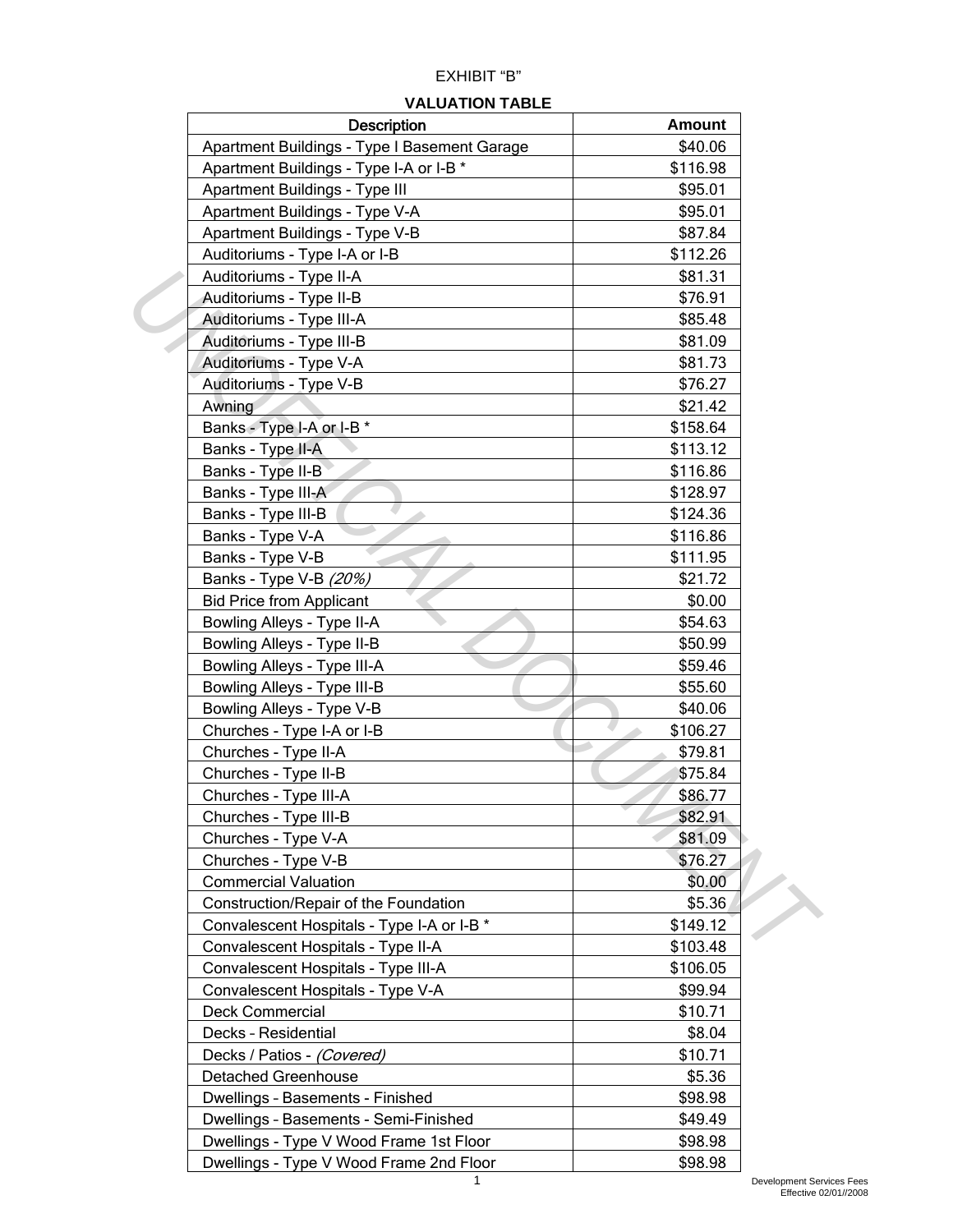| Dwellings - Type V Wood Frame 3rd Floor           | \$98.98     |  |
|---------------------------------------------------|-------------|--|
| Dwellings - Type V Wood Frame Remodel             | \$49.49     |  |
| Dwellings - Type V Wood Frame Revision            | \$98.98     |  |
| Equipment - Air Conditioner / Commercial          | \$4.50      |  |
| Equipment - Air Conditioner / Residential         | \$3.75      |  |
| Equipment - Elevator                              | \$10,712.00 |  |
| Equipment - Sprinkler Systems / Commercial - BLD  | \$3.35      |  |
| Equipment - Sprinkler Systems / Residential - BLD | \$0.56      |  |
| Equipment - Sprinkler Systems / T.I. (20%) - BLD  | \$0.54      |  |
| Fire Sprinkler Commercial System - FPS            | \$3.35      |  |
| Fire Sprinkler Residential System - FPS           | \$2.00      |  |
| Fire Stations - Type I-A or I-B                   | \$122.54    |  |
| Fire Stations - Type II-A                         | \$80.66     |  |
| Fire Stations - Type II-B                         | \$76.06     |  |
| Fire Stations - Type III-A                        | \$88.26     |  |
| Fire Stations - Type III-B                        | \$84.52     |  |
| Fire Stations - Type V-A                          | \$82.80     |  |
| Fire Stations - Type V-B                          | \$78.52     |  |
| Homes for the Elderly - Type I-A or I-B           | \$111.08    |  |
| Homes for the Elderly - Type II-A                 | \$90.20     |  |
| Homes for the Elderly - Type II-B                 | \$86.34     |  |
| Homes for the Elderly - Type III-A                | \$93.94     |  |
| Homes for the Elderly - Type III-B                | \$90.08     |  |
| Homes for the Elderly - Type V-A                  | \$90.73     |  |
| Homes for the Elderly - Type V-B                  | \$87.62     |  |
| Hospitals - Type I-A or I-B *                     | \$174.72    |  |
| Hospitals - Type III-A                            | \$144.72    |  |
| Hospitals - Type V-A                              | \$138.08    |  |
| Hotels and Motels - Type I-A or I-B *             | \$108.19    |  |
| Hotels and Motels - Type III-A                    | \$93.74     |  |
| Hotels and Motels - Type III-B                    | \$89.34     |  |
| Hotels and Motels - Type V-A                      | \$81.63     |  |
| Hotels and Motels - Type V-B                      | \$80.02     |  |
| Industrial Plants - Tilt Up                       | \$32.14     |  |
| Industrial Plants Type I-A or I-B                 | \$60.95     |  |
| Industrial Plants Type II-A                       | \$42.42     |  |
| Industrial Plants Type II-B                       | \$38.99     |  |
| Industrial Plants Type III-A                      | \$46.71     |  |
| Industrial Plants Type III-B                      | \$44.02     |  |
| Industrial Plants Type V-A                        | \$44.02     |  |
| Industrial Plants Type V-B                        | \$40.28     |  |
| Jails - Type I-A or I-B                           | \$170.42    |  |
| Jails - Type III-A                                | \$155.86    |  |
| Jails - Type V-A                                  | \$116.86    |  |
| Libraries - Type I-A or I-B                       | \$124.69    |  |
| Libraries - Type II-A                             | \$91.27     |  |
| Libraries - Type II-B                             | \$86.77     |  |
| Libraries - Type III-A                            | \$96.41     |  |
| Libraries - Type III-B                            | \$91.59     |  |
| Libraries - Type V-A                              | \$90.52     |  |
| Libraries - Type V-B                              | \$86.77     |  |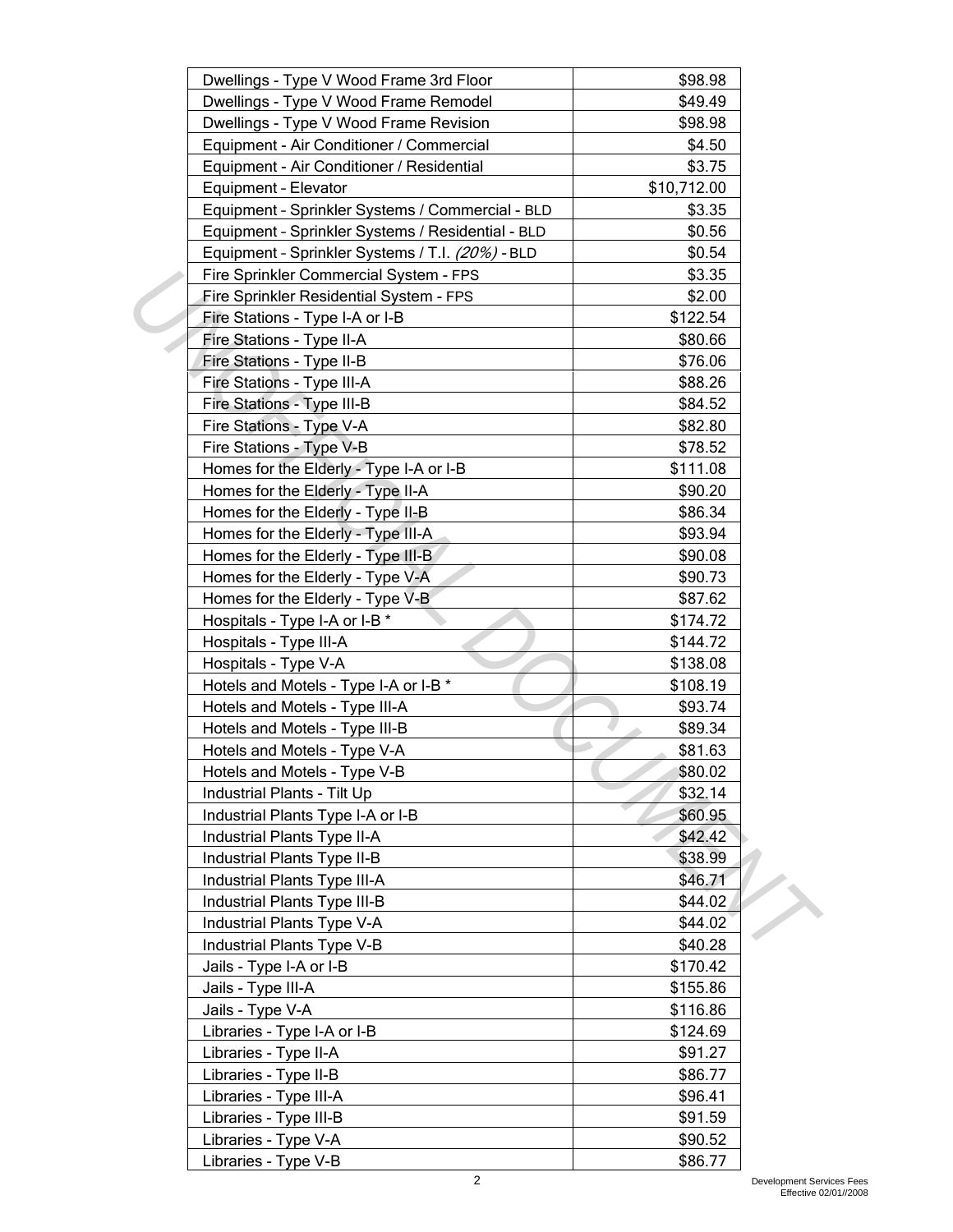| Medical Offices - Type I-A or I-B *                    | \$128.01   |  |
|--------------------------------------------------------|------------|--|
| Medical Offices - Type II-A                            | \$98.77    |  |
| Medical Offices - Type II-B                            | \$93.84    |  |
| Medical Offices - Type III-A                           | \$107.12   |  |
| Medical Offices - Type III-B                           | \$99.73    |  |
| Medical Offices - Type V-A                             | \$96.63    |  |
| Medical Offices - Type V-B                             | \$93.19    |  |
| Misc. Attic Storage Designed                           | \$10.71    |  |
| Misc. Masonry Chimney                                  | \$3,213.60 |  |
| Misc. New Roof Structure                               | \$9.60     |  |
| Misc. Office Partitions                                | \$48.20    |  |
| Misc. Private Gate                                     | \$535.60   |  |
| Misc. Shelving Commercial                              | \$5.36     |  |
| Misc. Storage Shed                                     | \$10.44    |  |
| Misc. Sunrooms and Solariums                           | \$26.78    |  |
| Misc. Swimming Pools and In-Ground Hot Tubs            | \$21.42    |  |
| Offices - Type I-A or I-B */**                         | \$114.40   |  |
| Offices - Type II-A                                    | \$76.60    |  |
| Offices - Type II-B                                    | \$72.95    |  |
| Offices - Type III-A                                   | \$82.70    |  |
| Offices - Type III-B                                   | \$79.05    |  |
| Offices - Type V-A                                     | \$77.45    |  |
| Offices - Type V-B                                     | \$72.95    |  |
| Permit reissue (Based on percentage of work remaining) | \$98.98    |  |
| <b>Private Carport</b>                                 | \$17.78    |  |
| Private Garages - Type V-A                             | \$29.35    |  |
| Private Garages - Type V-B                             | \$26.03    |  |
| Public Buildings - Type I-A or I-B *                   | \$132.18   |  |
| Public Buildings - Type II-A                           | \$107.12   |  |
| Public Buildings - Type II-B                           | \$102.41   |  |
| Public Buildings - Type III-A                          | \$111.19   |  |
| Public Buildings - Type III-B                          | \$107.34   |  |
| Public Buildings - Type V-A                            | \$101.76   |  |
| Public Buildings - Type V-B                            | \$98.12    |  |
| Public Garages - Type I-A or I-B *                     | \$52.38    |  |
| Public Garages - Type I-A or I-B Open Park *           | \$39.31    |  |
| Public Garages - Type II-B                             | \$29.99    |  |
| Public Garages - Type III-A                            | \$39.63    |  |
| Public Garages - Type III-B                            | \$35.25    |  |
| Public Garages - Type V-A                              | \$36.10    |  |
| Restaurants - Type III-A                               | \$104.33   |  |
| Restaurants - Type III-B                               | \$100.80   |  |
| Restaurants - Type V-A                                 | \$95.56    |  |
| Restaurants - Type V-B                                 | \$91.80    |  |
| Restaurants - Type V-B Remodel                         | \$91.80    |  |
| Retaining Wall - Type I (< 4')                         | \$21.42    |  |
| Retaining Wall - Type II                               | \$64.27    |  |
| Retaining Wall - Type III                              | \$107.12   |  |
| Right of Way Inspection                                | \$65.00    |  |
| Roofing / Commercial / Comp                            | \$53.56    |  |
| Roofing / Commercial / Other                           | \$80.34    |  |